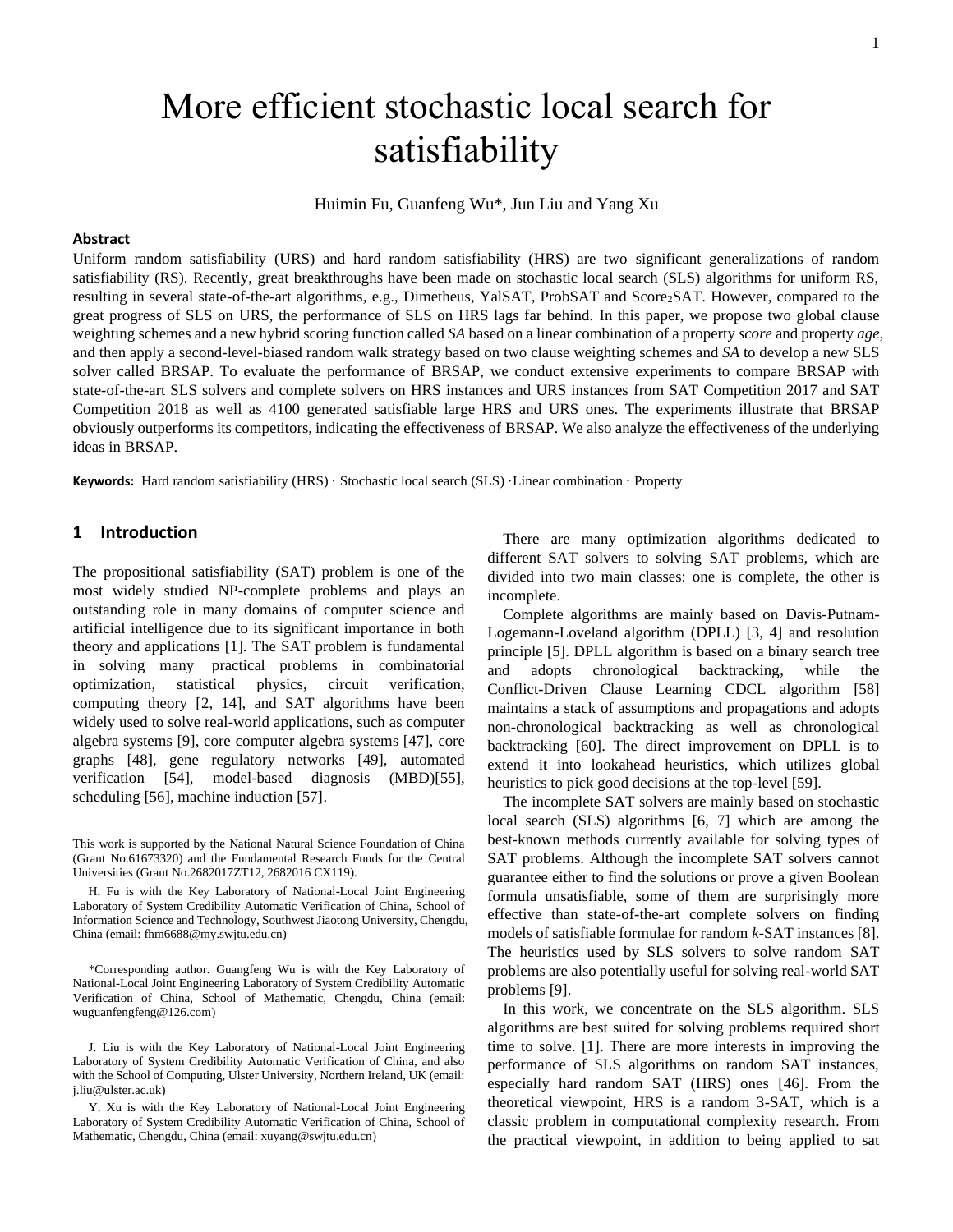solving, heuristic methods have also been applied to solve a variety of problems in the field of machine learning and artificial intelligence, and it still has great potential in application, e.g., generators of HRS with a predefined solution can be used in cryptography as one-way functions [10].

In the beginning, an SLS algorithm generally generates an initial assignment of the variables of *F*. Then it explores the search space to minimize the number of unsatisfied clauses. To do this, it iteratively flips the truth value of a variable selected according to some heuristic at each step until it seeks out a solution or timeout. Hence, there are two main factors affecting SLS algorithms, one is to generate a clause selection heuristic, and the other is a variable selection heuristic.

In focused random walk (FRW) algorithms, SLS solvers generally select a clause from unsatisfied clauses randomly, such as ProbSAT [17], YalSAT [20], Dimetheus [16], WalkSATlm [18]. Most SLS solvers improve different variable selection heuristics to develop algorithms, and they usually use *make* property, *break* property and *score* property to decrease the current number of unsatisfied clauses, and utilize *age* property to avoid local optima.

In two-mode SLS algorithms during the last ten decades, the most significant development was perhaps "configuration checking" strategy (CC) [39] and "weights" strategy [19] (similar to "score function" [30]), leading to the effective CCASat [39], Swqcc [61], CScoreSAT [30] and DCCASat [19]. One of the main features of the CC strategy is that the last flipping variable must not be the current flipping variable [39]. One of the main features of the weighting schemes is that greedily select a best variable to be flipped among the candidate variables.

There have been numerous works on improving the performance of SLS algorithms [11-17]. Substantial progress has been made in only URS instances with various clause-to-variable ratios. However, a family of SAT instances includes URS instances and HRS instances, and most SLS algorithms on random instances focus on URS. Although URS at the phase transition has been cited as the hardest track of SAT problems [18, 19], when it comes to the HRS instances, which is even harder than URS instances at the solubility phase transition for SLS solvers, Dimetheus[13] , ProbSAT[17], Yalsat [20] and Score<sub>2</sub>SAT [22] lost their power and effectiveness, as can be seen from the competition results of the random track of SAT Competition 2017<sup>1</sup> and 2018<sup>2</sup>, so their performance for solving HRS need be further improved. Compared to the great progress of SLS algorithms on solving URS, the performance of SLS algorithms on solving HRS lags far behind. This motivates us to design a more efficient SLS algorithm for solving HRS.

This paper is devoted to developing an efficient SLS algorithm for solving HRS and URS instances. The improvement of weighting schemes has become the mainstream of optimizing SLS algorithms [51-53]. In this work, we propose two ideas about clause weighting schemes. The

first and most important one is based on an intuition that prefers to satisfy frequently becoming unsatisfied or easily keeping satisfied clauses during the search. This is done by two new clause weighting schemes that work for unsatisfied clauses in the total search and is activated to pick a clause. It is worth noting that previous SLS algorithm for SAT either do not use clause weighting scheme or update clause' weights when a local optimum is reached and utilize the clause weighting scheme is to select a variable. Our work develops a second-level-biased random walk based on two global clause weighting schemes to select a clause. We also propose a new scoring function named *SA* based on a linear combination of *score* property and *age* property. The *SA* function differs from previous hybrid scoring functions in that it considers one level *score* property distinguishing itself from previous two levels *score* property in SLS algorithms [30]. Based on *SA*, we design a new tie-breaking strategy. Then based on the second-level-**b**iased **r**andom **w**alk and the scoring function *SA*, we develop a new SLS algorithm called BRSAP (combining second-level-**b**iased **r**andom walk based on two new clause weighting schemes and linear scoring function *SA* as well as the **p**robability strategy). To evaluate the effectiveness of the BRSAP algorithm, we conduct extensive experiments on HRS instances to compare BRSAP against recent state-of-the-art SLS algorithfms, including CSoreSAT [30], Score<sub>2</sub>SAT [22], YalSAT, Sparrow [23], ProbSAT and Dimetheus, and state-of-the-art two complete algorithms SparrowToRiss [23] and gluhack [24] on HRS instances. The solvers are compared on HRS and URS problems from the SAT Competitions in 2017 and 2018 and on randomly generated HRS and URS problems. The experimental results show that BRSAP performs remarkably well compared to state-of-the-art algorithms on HRS instances. BRSAP also proves to be competitive even when it is compared to state-of-the-art algorithms like ProbSAT, YalSAT, CscoreSAT, Score<sub>2</sub>SAT and SparrowToRiss on URS with long clauses. Moreover, through the analysis on the experimental results, it has proved performance superiority of the underlying ideas in BRSAP.

This paper is organized as follows. In Section 2, we provide some necessary basic knowledge. Section 3 reviews the definition of polynomial probability. In Section 4, we introduce two clause weighting schemes. Section 5 provides the biased random walk. In Section 6, we present the new tie-breaking based on the new scoring function *SA* and the BRSAP algorithm in detail. The experimental analyses and some discussions are performed in Section 7 and Section 8, respectively. Finally, we conclude this paper and then give some future work in Section 9.

# **2 Preliminaries**

A formula *F* of the SAT is defined by a pair  $F=(X, C)$  such that  $X = \{x_1, x_2, \ldots, x_n\}$  is a set of *n* Boolean variables (their values belong to the set {true, false}) and  $C = \{c_1, c_2, ..., c_n\}$  is a set of *m* clauses. A clause  $c_i \in C$  is a disjunction of literals and a literal is either a variable  $x_i$  (which is called positive literal) or its

<sup>1</sup> https://baldur.iti.kit.edu/sat-competition-2017/results/random.csv.

<sup>2</sup> http://sat2018.forsyte.tuwien.ac.at/index.php?cat=results.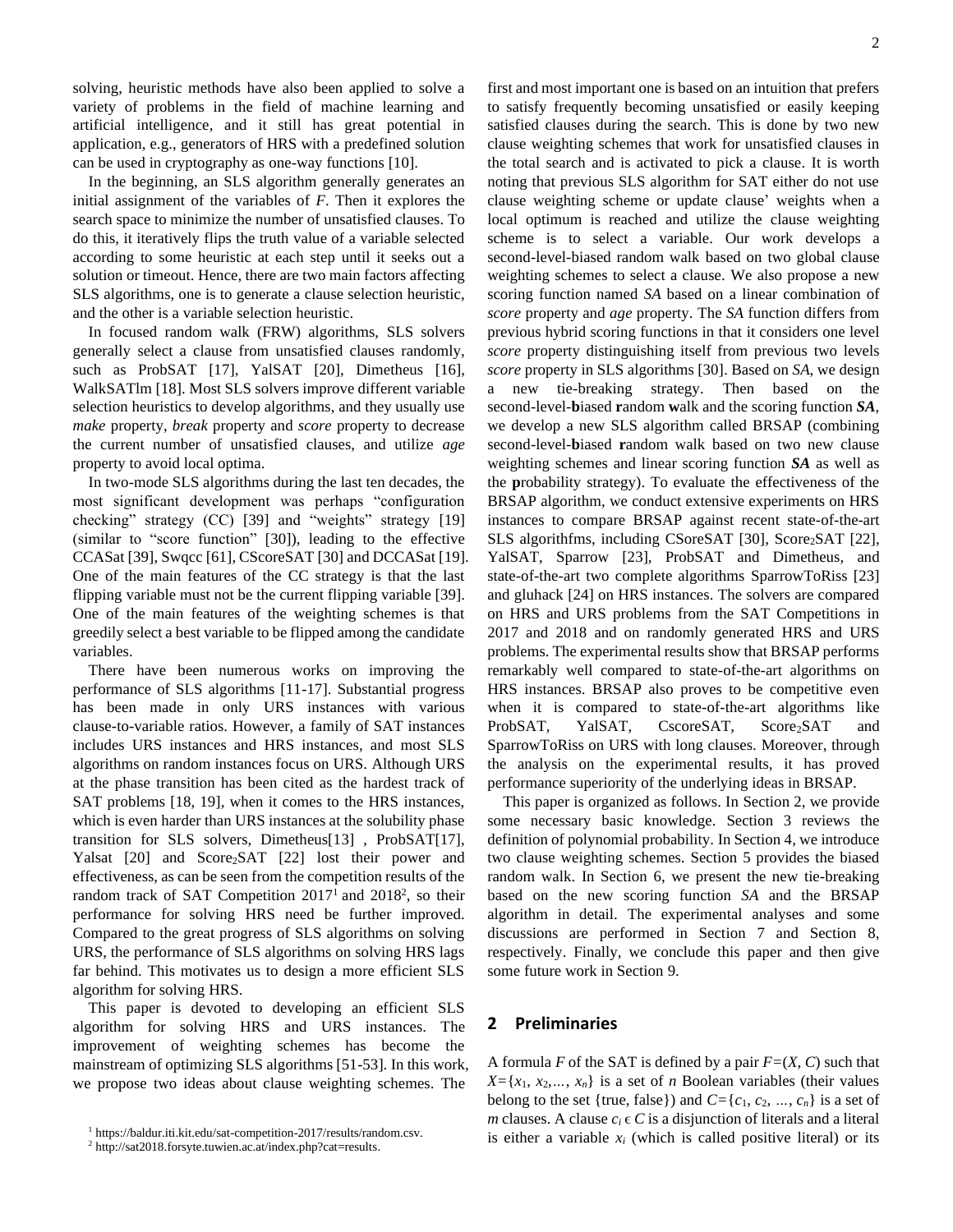negation  $\neg x_i$  (which is called negative literal). If the size of each clause in *C* is equal to *k*, then the instance is a *k*−SAT instance and *r= m/n* is its clause-to-variable ratio. An instance *F=*  $c_1 \wedge c_2 \wedge \ldots \wedge c_m$  is a conjunction of clauses.

A complete satisfying assignment  $\alpha$  for a formula *F* is an assignment to its variables making formula  $F$  true. If  $x_i$  is true by  $\alpha$  then  $x_i$  belongs to  $\alpha$  (otherwise  $\neg x_i \in \alpha$ ). A literal *l* is said to be satisfied by the current value of the variable  $\alpha$  if  $l \in \alpha$  and falsified if  $\neg l \in \alpha$ . A clause is unsatisfied by  $\alpha$  if its all literals are false literal and satisfied otherwise. A satisfying solution of *F* is a complete assignment that satisfies all the clauses of *F.* 

In SLS algorithms for HRS, for a variable *x* and an assignment  $\alpha$ , the mainly variable x properties used by SLS algorithms for SAT are  $make(x)$  [25] and **break** $(x)$  [26], which are the number of clauses that would become satisfied and unsatisfied respectively, if variables *x* were to be flipped. Usually, SLS algorithms for random *k-*SAT instances select a variable x to be flipped based on its properties of  $score(x)$ [27-30] and  $age(x)$  [31-35]. A scoring function which can be a simple property or any mathematical expression with one or more properties measures the increase in the number of satisfied clauses by flipping *x*, and *score* $(x)$  is defined as *make*(*x*)−*break*(*x*). *age*(*x*) is defined as the number of steps that have occurred since the variable *x* was last flipped [30].

The hard random SAT (HRS) is particularly interesting because it turns out to be one of the hardest for all solvers [10]. Moreover, the HRS instances generated are especially difficult for SLS algorithms [36]. Parameter optimization tool SMAC [37], has been successful in improving the performance of SAT solvers, especially SLS solvers. However, the recent successful generator is based on the clause distribution control method [38] and SMAC with the opposite purpose to slow down SAT solvers and can be automatically configured to generate hard benchmarks based on Dimetheus, ProbSAT and so on [10].

HRS was added for the first time to the random track of SAT Competition in 2016 in order to evaluate and improve SAT solvers, especially for SLS solvers. As witnessed in SAT competitions since 2016, it has become a mainstream for SLS solvers, for example, apart from URS instances, most (nearly 65% of) instances in the benchmark of the random SAT track in the SAT Competition 2018 are HRS, which are classified into three types based on clause-to-variable ratios  $(r)$ :  $r=4.3$ , *r*=5.206 and *r*=5.5. However, the performance of existing SLS algorithms lags far behind on HRS especially for ratios of *r*=5.206 and 5.5.

Clause selection heuristic and variable selection heuristic are two main factors in affecting SLS algorithms. In order to develop SLS algorithms for HRS, we focus on clause and variable selection.

# **3 Reviewing probability strategy**

In this section, we briefly review the probability strategy in ProbSAT [26].

Probability strategy has presented success on applying in SLS algorithms. In the context of SAT, the first definition of probability strategy based on the combination of *break* and *make* has been introduced in the literature [26]. An alternative notion of probability strategy [17, 26] base on only *break* has been proposed, and in the literature [26] probability strategy based *break* has shown the superiority on solving SAT problem. The probability strategy based only *break* leads several SLS algorithms for SAT [13, 15, 17, 20, 26]. In this work, we adopt the definition of probability strategy based only *break* [17].

The probability strategy called  $f(x, \alpha)$  [26] including a polynomial or exponential uses only the *break* values of a variable *x* under a complete assignment *a* as listed below.

$$
f(x, \alpha) = (0.9 + break(x, \alpha))^{-2.06}
$$
  
 $f(x, \alpha) = (c_b)^{-break(x, \alpha)}$ 

According to the criterion of the algorithm based on probability strategy  $f(x, \alpha)$ , given a selected clause  $c$ , the algorithms utilize  $\frac{f(x,a)}{\sum_{z \in C} f(z,a)}$  to probabilistically select variables that have smaller *break* values [17].

# **4 Two clause weighting schemes**

In this section, we introduce two new clause weighting schemes in the total search. Based on these clause weighting schemes, we define some new types of clauses.

Clause weighting schemes have been used prominently in SLS algorithms for solving SAT [22, 30, 31], such as SWT [39], DLM [40], PAWS [41], SAPS [42]. Although these clause weighting SLS algorithms differ in the manner clause' weights should be updated (probabilistic or deterministic), they all choose to increase the weights of all the unsatisfied clauses or reduce the weights of all the satisfied clauses as soon as a local minimum is encountered. Recent studies, mainly including  $CCASat [39] CSCSat [21], Score<sub>2</sub>SAT as well as their variant$ considered that the algorithm should be forced to satisfy more clauses, and the weights of clauses should be updated when the search is stuck in a part [39, 43]. These clause weighting techniques turn out to be essentially ineffective for solving HRS instances.

But better weighting techniques can be derived by taking a global scheme. It happens that the algorithm without using the clause weighting scheme has loss some clauses that are difficult to satisfy before it gets stuck in a "stuck" state. Therefore, forcing the algorithm to satisfy more clauses will mislead the algorithm to obtain worse quality allocation. To avoid this situation happening, we consider two global schemes named GWU and GWAC that update the clause' weights in the total search process respectively.

# **4.1 The clause weighting scheme GWU**

The first clause weighting scheme is denoted by GWU (**G**lobal **W**eight based on **U**nsatisfied clauses) and works as follows. For each clause *c* in step *s*, we associate an integer number *GWU* (*c*, *s*) as its weight. **Whenever a variable is selected to be flipped**, then clause' weights are updated as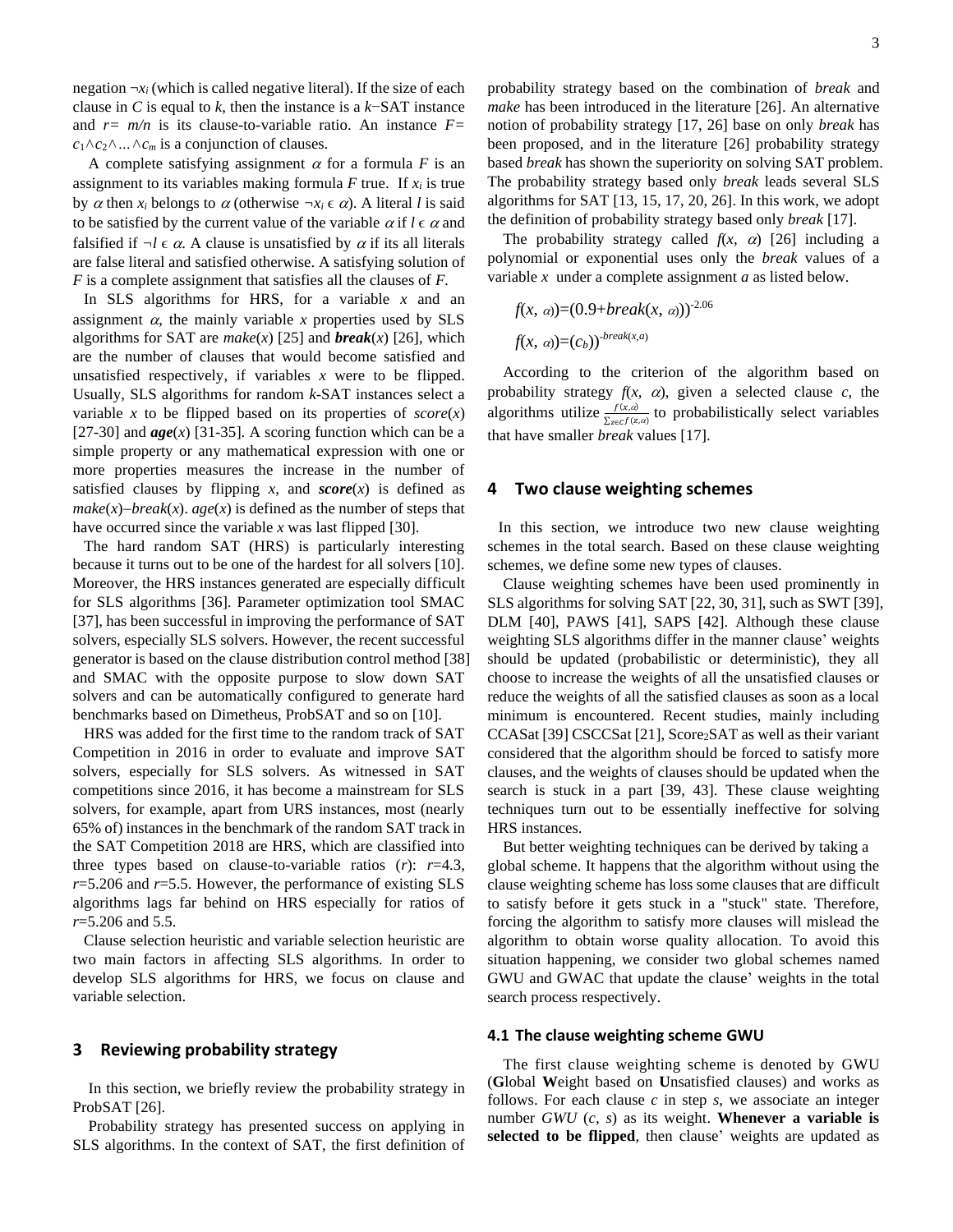follow:

- $\blacksquare$  In the beginning of the SLS algorithm, for each clause *c*, if *c* is unsatisfied under the initial assignment *a*, *c*'s weight is initialized to 1 (i.e.,  $GWU(c, 0) = 1$ ); otherwise, *c*'s weight is initialized to 0 (i.e., *GWU*  $(c, 0) = 0$ ).
- When SLS algorithm searches to step *s*, and if a clause *c* is unsatisfied, the clause *c*'s weight is activated, then *GWU* (*c*, *s*) is equal to *GWU* (*c*, *s*-1) + 1; otherwise, *GWU* (*c, s*) is equal to *GWU* (*c, s-*1).

Thus, in the implementation of the proposed GWU scheme, a clause *c*'s weight has been changed if *c* is unsatisfied whenever a variable is picked to be flipped.

**Although there is similar idea between GWU and SWT [39], they have important differences**. If the clause is unsatisfied, then the clause' weights based GWU is initialized as 1, otherwise, clause' weights is initialized to 0, while all clauses' weights based on SWT are initialized as 1. Moreover, whenever a variable is selected to be flipped, then GWU is called, i.e., the weights of all unsatisfied clauses increased by one, while when the algorithm falls into local optimum, the SWT is only called, i.e., the weights of all unsatisfied clauses increased by one, but if the average weight exceeds a threshold, it needs to smooth all clause' weights.

Previous algorithms select a clause from the unsatisfied clauses with equal probability [13,16, 17, 20, 26] i.e., simply categorizing clauses into unsatisfied ones and satisfied ones is not informative enough to guide the SLS, especially for HRS instances.

Thus, suggested by "deceasing" variables (comprehensively decreasing variables) variables [30] in SLS algorithms, we develop two sets of HSC-GWU (**h**ard **s**atisfiable **c**lauses based on **GWU**) and ESC-GWU (**e**asily **s**atisfiable **c**lauses based on **GWU**) to distinguish unsatisfied clauses. The formal definitions of HSC-GWU and ESC-GWU are given as follows:

**Definition 1.** *For a CNF formula F, a positive integer parameter β, when SLS algorithm runs to step s, a clause c is a HSC-GWU in step s if and only if c is unsatisfied and GWU*(*c, s*)/100≥*β.*

**Definition 2.** *For a CNF formula F, a positive integer parameter β, when SLS algorithm runs to step s, a clause c is a ESC- GWU in step s if and only if c is unsatisfied and GWU* (*c, s*)/100*<β.*

Note that the purpose of the *GWU* (*c, s*) modules 100 is to prevent the setting of positive integer parameter *β* from being too large.

In this work, when SLS algorithm searches to any step *s*, we use the notation *HSC-GWU*(*s*) to denote the set of all HSCs-GWU in step *s* and *ESC-GWU*(*s*) to denote the set of all ESCs-GWU in step *s*. In the step *s*, the union of *HSC-GWU*(*s*) and *ESC-GWU*(*s*) is the set of all unsatisfied clauses at step *s*.

The intuition that clauses with larger *GWU* values are harder to keep satisfied in the search process. Thus, it is beneficial for SLS algorithms to prefer satisfying HSCs-GWU, and we use GWU to guide clause selection.

HSCs-GWU are regarded as the good candidates of clauses to be selected in the clause selection heuristic for solving SAT, that means HSCs-GWU are put higher priority to be satisfied in each search step.

Based on the notions of HSCs-GWU and ESCs-GWU, until at least *β\**100 steps, all the unsatisfied clauses are ESCs-GWU in each step, and then the same problem is that the algorithm cannot distinguish the unsatisfied clauses in the clause selection. Thus, this motivates us to design the second new clause weighting scheme which could distinguish ESCs-GWU.

#### **4.2 The clause weighting scheme GWAC**

As the *age* property of variables is diversification mode, which may be able to better handle local minimum. We propose a new clause weighting scheme based on the *age* property of clauses.

The second clause weighting scheme is denoted by GWAC (**G**lobal **W**eight based on **A**ge property of **C**lause) and works as follows. For each clause *c* in step *s*, we associate an integer number *GWAC*  $(c, s)$  as its weight. **Whenever a clause is selected by heuristics**, then clause' weights are updated as follow:

- In the beginning of the SLS algorithm, for each clause *c*, *c*'s weight is initialized to 0 (i.e., *GWAC* (*c*, 0) =0).
- When SLS algorithm searches to step  $s$ , *GWAC* ( $c$ ,  $s$ ) is the number of steps that have occurred since the clause *c* was last selected.

Thus, in the implementation of the proposed GWAC scheme, a clause *c*'s weight has been changed in each step.

**Although there is similar idea between** *age* **and GWAC, they are an important difference.** The GWAC is adjusted for clause, while the *age* property [30] is for variable.

Based on the GWAC, we also develop two sets of LAC-GWAC (**l**ong **a**ge **c**lause based on **GWAC**) and SAC-GWAC (**s**hort **a**ge **c**lause based on **GWAC**) to distinguish ESCs-GWU. The formal definitions of LAC -GWAC and SAC-GWAC are given as follows:

**Definition 3.** *For a CNF formula F, a positive integer parameter η, when SLS algorithm runs to step s, a clause c is a LAC-GWAC in step s if and only if c is* ESC-GWU *and*   $GWAC(c, s) \geq \eta$ .

**Definition 4.** *For a CNF formula F, a positive integer parameter η, when SLS algorithm runs to step s, a clause c is a SAC- GWAC in step s if and only if c is* ESC-GWU *and GWAC* (*c, s*) *<η.*

Note that the parameter  $\eta$  is positive integer.

In this work, when SLS algorithm searches to any step *s*, we use the notation *LAC- GWAC*(*s*) to denote the set of all LACs-GWAC in step *s* and *SAC-GWAC*(*s*) to denote the set of all SACs-GWAC in step *s*. In the step *s*, the union of *LAC- GWAC* (*s*) and *SAC-GWAC*(*s*) is the set of ESCs-GWU at step *s*.

The intuition that clauses with larger GWAC values are easier to keep satisfied in the search process, and GWAC is a supplement to GWU. If the algorithm only depends on GWU to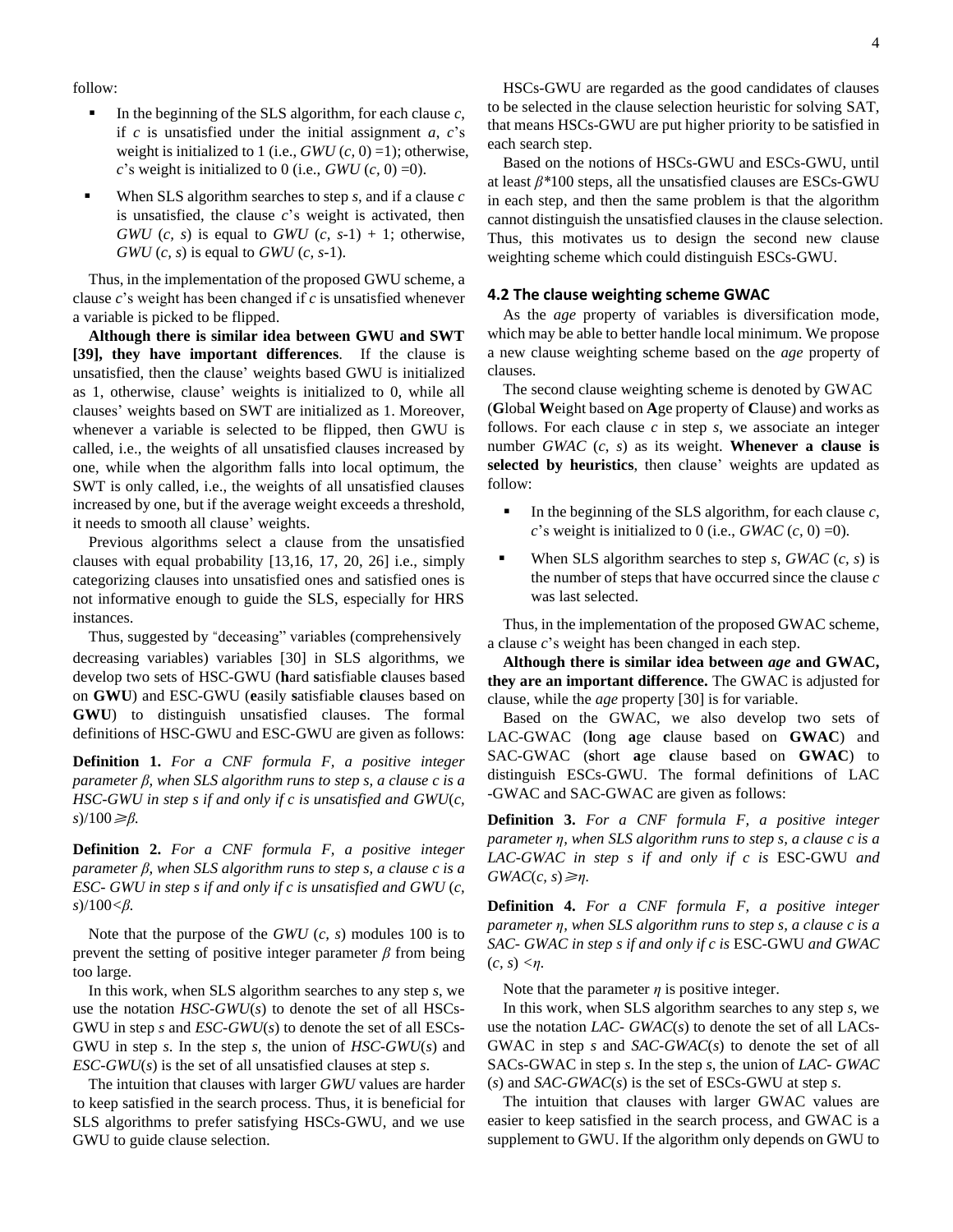pick a clause, it will easily fall into local optimization. Thus, if there is no HSCs-GWU, it is beneficial for SLS algorithms to select a LAC-GWAC. We use GWAC to guide clause selection.

If there is no HSCs-GWU, LACs-GWAC are regarded as the good candidates of clauses to be selected in the clause selection heuristic for solving SAT, that means LACs-GWAC are put the second higher priority to be satisfied in each search step.

Here we utilize the GWU and GWAC for picking a clause, distinguishing itself from previous clause weighting schemes in SLS algorithms for picking a variable [15,17,19,21,22, 39].

# **5 Second-level-biased random walk based on GWU and GWAC**

The random walk strategy is a standard component designed for SAT. However, the standard random walk strategy may not be suitable for SLS algorithms for HRS, because it does not distinguish between HSCs-GWU and ESCs-GWU, or between LACs-GWAC and SACs-GWAC. Since HSCs-GWU and LACs-GWAC are put higher priority to be selected for SAT in the proposed algorithm, thus it is reasonable for us to develop a second-level-biased random walk component. The secondlevel-biased random walk strategy is suggested by the idea from [45] and described as follows:

- When the second-level-biased random walk is called, if there exists HSCs-GWU, the algorithm selects an HSC-GWU randomly;
- Otherwise, if there exists LACs-GWAC, the algorithm selects an LAC-GWAC randomly;
- If there is no LACs-GWAC, the algorithm picks an ESC-GWU or SAC-GWAC randomly;
- Then, the algorithm picks a variable to be flipped in the chosen clause. In this work, this is accomplished by a variable selection strategy which is described in the subsequent section.

**Although there is similar idea between second-levelbiased random walk strategy and biased random walk strategy, they are an important difference.** The second-level- biased random walk strategy is utilized to select a clause from two higher priority of sets, while the biased random walk strategy is used to select a clause for one higher priority of set.

By combining HSCs-GWU harder to keep satisfied and LACs-GWAC easier to keep satisfied, the second-level-biased random walk can maintain a balance between intensification and diversification, making the SLS algorithm more widely applicable.

# **6 The scoring function** *SA* **and BRSAP algorithm**

In this section, we first propose a new scoring function named *SA* which combines a *score* (greedy property) and an *age*

(diversification property) in a linear combination, and then we utilize the SA to develop a new tie-breaking strategy.

# **6.1 The scoring function** *SA*

Heuristics in SLS algorithms for SAT mainly include two-mode SLS algorithms [1, 21, 22, 23, 30] and focused random walk (FRW) algorithms [16, 17, 18, 20, 25, 26]. FRW algorithms always select a variable to be flipped from an unsatisfied clause chosen randomly in each step [7]. Based on Section 4 and Section 5, our algorithm belongs to FRW algorithms.

For SLS algorithms, there is one important issue that is tiebreaking –In SLS algorithm, tie-breaking strategy makes the algorithm select a variable to flip when faced with multiple candidate variables.) [1, 7, 50]. However, in FRW algorithms, there is still other important issue - that generally may result in the same variable being selected in consecutive steps (we also call this issue tie-breaking). Actually, there is almost no previous work devoted to handling this problem for FRW algorithms. To avoid this, inspired by the previous tie-breaking in Ref. [1, 30], we employ a new tie-breaking based on a new scoring function named *SA* combining greedy property *score* and diversification property *age*. The definition of *SA* is given below.

**Definition 5** *Given a CNF formula F, for a variable x*, *in search step s, when the assignment is*  $\alpha$ *, the scoring function, denoted as SA, is defined as:*

$$
SA(x, s, \alpha) = score(x, \alpha) + age(x, s)/\mu,
$$

where  $\mu$  is a positive integer parameter, which is used to control the role of the *age* value played in the scoring function.

The new tie-breaking based on a linear scoring function *SA* can also maintain a balance intensification and diversification.

# **6.2 The BRSAP algorithm**

In this subsection, we utilize the second-level-**b**iased **r**andom walk based on two new clause weighting schemes and linear scoring function *SA* as well as the **p**robability strategy to develop a new SLS algorithm called BRSAP.

The pseudo-code of the BRSAP algorithm is outlined in Algorithm 1 and it can be described in detail as follows.

At the start of the algorithm, BRSAP performs the first loop until it finds a satisfying assignment or reaches the first limited steps denoted by *MaxSteps* (line 2 in Algorithm 1). Then BRSAP generates a complete assignment  $\alpha$  randomly as the initial solution (line 3). *bestVar* is used to record which variable was flipped in the last step (line 4). Then we initialize  $GWU(c,0)$ and *GWAC*(*c*,0) as 0 for each clause *c* as well as *HSC-GWU* (0), *ESC-GWU* (0), *LAC-GWAC* (0) and *SAC- GWAC* (0) as 0 (line 5 in Algorithm 1).

After the initialization, BRSAP executes the second loop until a satisfying solution is found or exceeds the second limited steps *MaxTries* (line 7). In each search step, BRSAP selects a variable to be flipped.

Firstly, BRSAP picks a clause based on the second-level-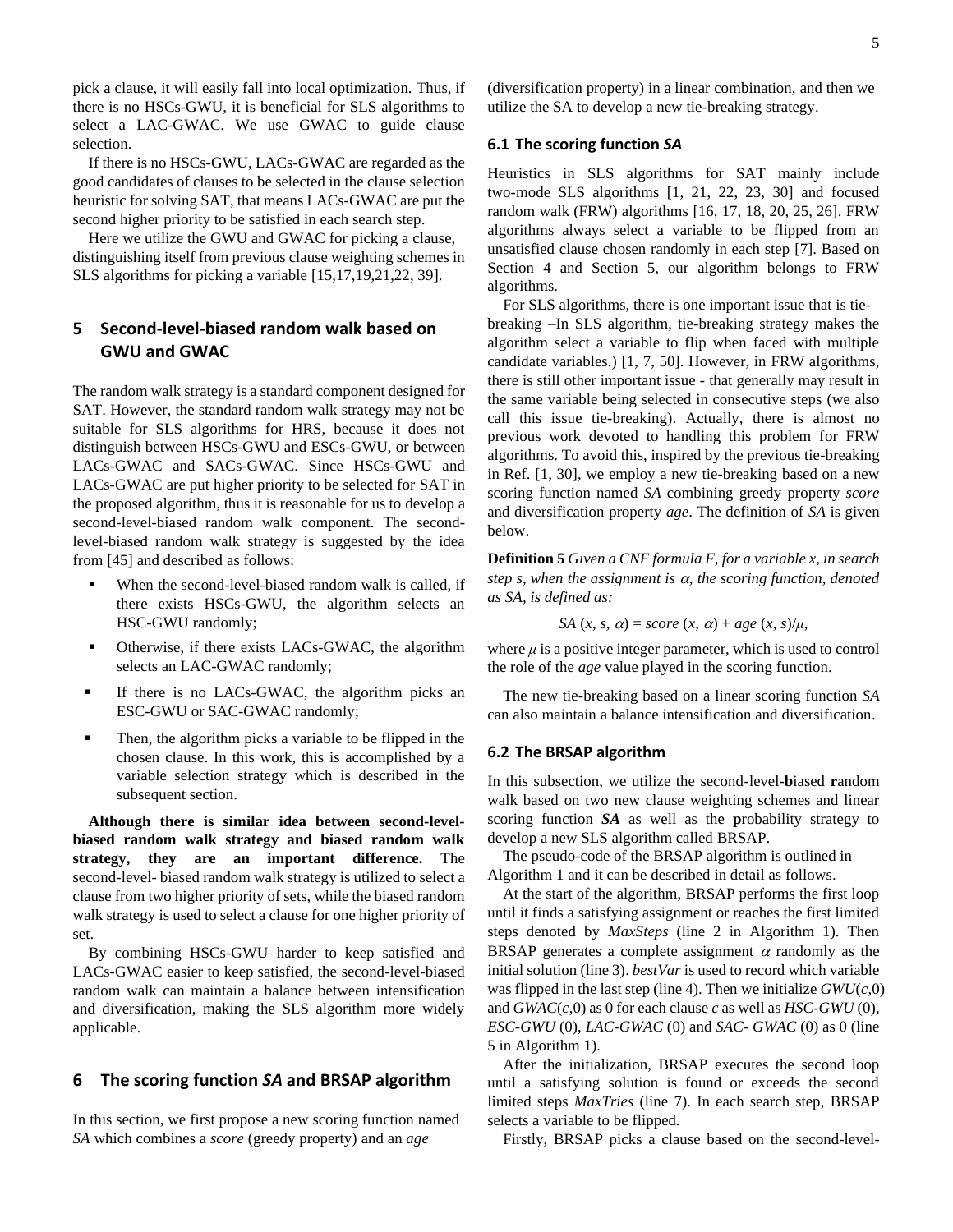**Agorithm 1:** BRSAP algorithm

|         | <b>Input:</b> CNF-formula F, MaxTries, MaxSteps, $\mu$ , $\beta$ , $\eta$                             |  |  |  |  |  |  |  |  |
|---------|-------------------------------------------------------------------------------------------------------|--|--|--|--|--|--|--|--|
|         | <b>Output:</b> A satisfying assignment $\alpha$ of F, or "UNKNOWN"                                    |  |  |  |  |  |  |  |  |
| 1 begin |                                                                                                       |  |  |  |  |  |  |  |  |
| 2       | for $i = 1$ to <i>MaxTries</i> do                                                                     |  |  |  |  |  |  |  |  |
| 3       | $\alpha$ := a generated truth assignment randomly for F;                                              |  |  |  |  |  |  |  |  |
| 4       | $bestVar := null;$                                                                                    |  |  |  |  |  |  |  |  |
| 5       | Initialize $GWU(c,0)$ and $GWAC(c,0)$ for each clause c and HSC-                                      |  |  |  |  |  |  |  |  |
|         | $GWU(0)$ , ESC-GWU $(0)$ , LAC-GWAC $(0)$ and SAC-GWAC $(0)$                                          |  |  |  |  |  |  |  |  |
|         | as 0.                                                                                                 |  |  |  |  |  |  |  |  |
| 6       | compute <i>score</i> $(x, a)$ ;                                                                       |  |  |  |  |  |  |  |  |
| 7       | <b>for</b> $j = 1$ to <i>MaxSteps</i> <b>do</b>                                                       |  |  |  |  |  |  |  |  |
| 8       | if $\alpha$ satisfies F then Return $\alpha$ ;                                                        |  |  |  |  |  |  |  |  |
| 9       | if $HSC-GWU(j)$ is not empty then                                                                     |  |  |  |  |  |  |  |  |
| 10      | $C := a$ clause randomly chosen from HSC-GWU(j);                                                      |  |  |  |  |  |  |  |  |
| 11      | else                                                                                                  |  |  |  |  |  |  |  |  |
| 12      | <b>if</b> LAC-GWAC $(i)$ is not empty <b>then</b>                                                     |  |  |  |  |  |  |  |  |
| 13      | $C :=$ a clause randomly chosen from LAC-GWAC(j);                                                     |  |  |  |  |  |  |  |  |
| 14      | else                                                                                                  |  |  |  |  |  |  |  |  |
| 15      | $C :=$ a clause randomly chosen from $SAC-GWAC(j)$ ;                                                  |  |  |  |  |  |  |  |  |
| 16      | update GWAC;                                                                                          |  |  |  |  |  |  |  |  |
| 17      | $v := x \in C$ selected according to probability $\frac{f(x, \alpha)}{\sum_{x \in C} f(x, \alpha)}$ ; |  |  |  |  |  |  |  |  |
| 18      | If $v := = bestVar$ then                                                                              |  |  |  |  |  |  |  |  |
| 19      | bestVar := $x \in C$ , $x \neq v$ , with the greatest SA $(x, j, \alpha)$ ;                           |  |  |  |  |  |  |  |  |
| 20      | else                                                                                                  |  |  |  |  |  |  |  |  |
| 21      | $bestVar := v$ ;                                                                                      |  |  |  |  |  |  |  |  |
| 22      | $\alpha = \alpha$ with <i>bestVar</i> flipped;                                                        |  |  |  |  |  |  |  |  |
| 23      | update GWU and <i>age</i> $(x, j)$ for each variable x;                                               |  |  |  |  |  |  |  |  |
| 24      | Return "UNKNOWN";                                                                                     |  |  |  |  |  |  |  |  |
| 25 end  |                                                                                                       |  |  |  |  |  |  |  |  |

biased random walk strategy as detailed in Section 5. If HSC-GWU (*j*) is not empty in any step *j*, a clause is picked randomly from HSC-GWU (*j*) (lines 9 and 10); otherwise, if LAC-GWAC (*j*) is not empty in any step *j*, a clause is picked randomly from LAC-GWAC (*j*)( (lines 11-13), and if the LAC-GWAC (*j*) is empty, a clause is picked randomly from SAC-GWAC (*j*) (or ESC-GWU (*j*)) (lines 14 and 15), and then updates the clause' weights based on the weighting scheme GWAC detailed Section 4.2 (line 16).

Then BRSAP tries to pick a variable to be flipped according to the probability based on *f* and the new tie-breaking strategy as detailed in Section 6.1 (lines 17-21 in Algorithm 1): BRSAP first picks a variable by the probability based on  $f$  (if  $k=3$ ,  $f$  uses polynomial strategy, otherwise, *f* uses exponential strategy) (line 17 in Algorithm 1), and then if the variable is the same as the last flipped variable (line 18), BRSAP picks a variable by preferring the variable with the greatest *SA* value (lines 19). After the variable is selected, the BRSAP flips the selected variable (line 22) and then updates the clause' weights based on the weighting scheme GWU detailed Section 4.1 (line 23), then the BRSAP algorithm starts the next search step.

Finally, once the search process terminates, the BRSAP

reports  $\alpha$  as the solution; otherwise, BRSAP reports UNKNOWN (line 24).

# **7 Experimental evaluation**

In this section, in order to present the effectiveness of the BRSAP algorithm, we conduct extensive experiments to evaluate BRSAP on HRS and URS instances, and compare BRSAP against six state-of-the-art SLS solvers including CSoreSAT, Score<sub>2</sub>SAT, YalSAT, ProbSAT, Sparrow and Dimetheus as well as two state-of-the-art complete solvers SparrowToRiss and gluhack on the same instances.

We first introduce the benchmarks, the competitors and experimental preliminaries. Then we compare BRSAP with state-of-the-art SLS solvers and complete solvers on all testing HRS and URS benchmarks.

## **7.1 Experimental evaluation on HRS**

#### *7.1.1 The HRS benchmarks*

All the HRS instances used in our experiments are generated according to the HRS tool [10]. We adopt the following seven testing benchmarks.

- 1) **4.3HRS SAT2017**: all HRS instances with *r*=4.3 from SAT Competition 2017 <sup>3</sup> (*n*=400, 420, …, 540, 40 instances, 5 for each size)
- 2) **4.3HRS Random**: HRS instances generated randomly by the HRS tool (*r*=4.3, *n*=600, 700, …,1000, 1000 instances, 200 for each size)
- 3) **5.206HRS SAT2017**: all HRS instances with *r*=5.206 from SAT Competition 2017 (*n*=400, 420, …, 540, 40 instances, 5 for each size)
- 4) **5.206HRS Random**: HRS instances generated randomly by the HRS tool (*r*=5.206, *n*= 600, 700, …,1000, 1000 instances, 200 for each size)
- 5) **5.5 HRS SAT2017**: all HRS instances with *r*=5.5 from SAT Competition 2017 (*n*=400, 420, …, 540, 40 instances, 5 for each size)
- 6) **5.5HRS Random**: HRS instances generated randomly by the HRS tool (*r*=5.5, *n*= 600, 700, …,1000, 1000 instances, 200 for each size)
- 7) **5.699HRS Random**: HRS instances generated randomly by the HRS tool (*r*=5.699, *n*=200, 300, …,1000, 900 instances, 100 for each size)

# *7.1.2 The competitors*

We compare the BRSAP algorithms with six state-of-the-art SLS solvers including CSoreSAT [30], Score2SAT [22], YalSAT [20], ProbSAT [17], Sparrow [23] and Dimetheus [16] as well as two state-of-the-art complete solvers SparrowToRiss [23] and gluhack [24] on the same instances.

The CSoreSAT solver utilizes two scoring functions and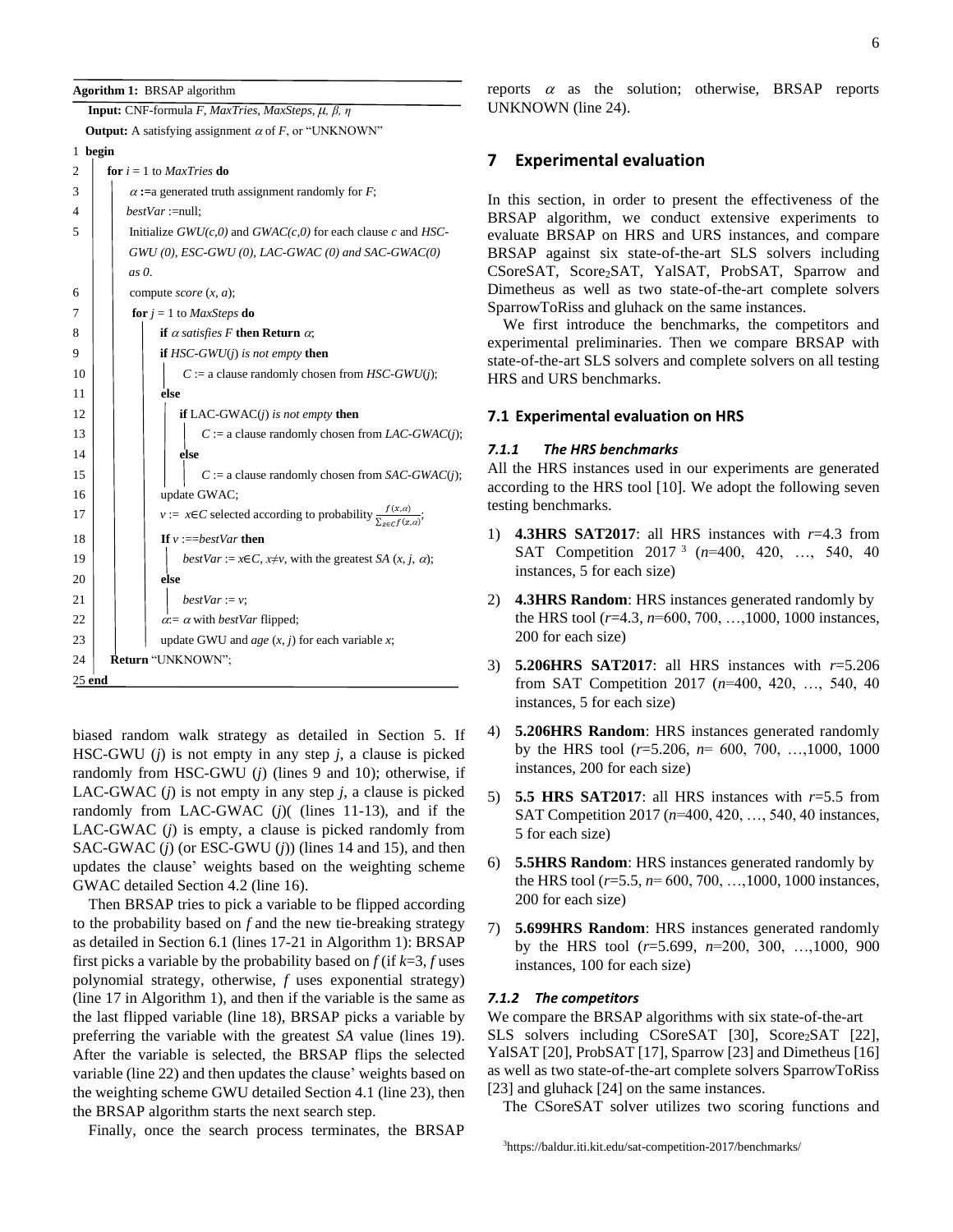clause weighting scheme PAWS [41]. The Score<sub>2</sub>SAT adopts two scoring functions and two clause weighting schemes SWT [19] and PAWS. Score<sub>2</sub>SAT is the third place in SAT Competition 2017. YalSAT wins the random track of SAT Competition 2017. ProbSAT wins the random track of SAT Competition 2013, and is the second place among the SLS algorithms in SAT Competition 2018. Dimetheus is the winner of random SAT track of SAT Competition 2014 and SAT Competition 2016 respectively, and is the first place among the SLS algorithms in random SAT track of SAT Competition 2018. Sparrow uses the clause weighting scheme PAWS, and is the first place in the random SAT track of SAT Competition 2011. SparrowToRiss is a combination of Sparrow and Riss [23], and is the first place on the random SAT track of SAT Competition 2018. The gluHack is an efficient complete solver and wins the silver of SAT Competition 2018.

#### *7.1.3 Experiment preliminaries*

The BRSAP algorithm is implemented in C/C++. The BRSAP algorithm is involved in three parameters, i.e., *β* controlling the number of HSCs-GWU,  $\eta$  controlling the number of LACs-GWAC, γ controlling the balance between the *score* and *age*.

We tuned the  $β$ ,  $η$  and  $γ$  parameters of BRSAP on HRS according to our experience in Table 1. For *cb*, we utilize the default parameter setting tuned in the literature [17].

Table 1: Parameter settings of BRSAP for HRS instances

|              |     | $r = 4.3$            | $r = 5.206/5.5$ | $r = 5.699$ |
|--------------|-----|----------------------|-----------------|-------------|
|              | μ   | $\eta$ , $\beta = 9$ | $β, η=312$      | $β, η=312$  |
| n<400        |     | 321                  | 800             |             |
| 400 $\leq n$ | 900 |                      | 1081            | 500         |
| <600         |     | 276                  |                 |             |
| $n \geq 600$ |     |                      | 1255            | 661         |

The binary of CScoreSAT is provide by its author. For the YalSAT and Score<sub>2</sub>SAT solvers, we adopt the two codes submitted to SAT Competition 2017<sup>4</sup>. The binaries of ProbSAT, Dimetheus, Sparrow, SparrowToRiss and gluhack can be downloaded online<sup>5</sup> and we use the parameter setting as the one used in SAT Competition 2018.

Experiments on the seven benchmarks are carried out on Intel(R) Core (TM) i5-8265U 1.60 1.80GHz CPU with 8GB RAM, running the 64-bit Ubuntu Linux operating system. Each run that terminates in finding a satisfying assignment within the cutoff time is a successful run. The cutoff time is set to 600 seconds (as in the literature [36]) for 4.3HRS random benchmark, 5.206 HRS random benchmark, 5.5HRS random benchmark and 5.699HRS random benchmark, and 5000 seconds (as in SAT Competitions 2017 and 2018) for the rest benchmarks. For all benchmarks, each solver is executed 10 times for each instance. In this paper, for each solver on each instance group, we report the number of success runs (#suc) for the top seven benchmarks as well as "par 2", which is a penalized average run time where an unsuccessful run of a

solver is penalized as 2 times cutoff time, and "Overall" symbols averaged over all instances with each run per instance. Note that PAR 2 is adopted in SAT Competitions and has been widely used in the literature [30]. The best results for an instance class are highlighted in **bold**. If a solver has no successful run on an instance class, the corresponding "par 2" is marked with "-".

# *7.1.4 Experimental results*

In this subsection, we conduct extensive experiments of BRSAP and its state-of-the-art SLS and state-of-the-art complete competitors on all testing benchmarks, i.e., the 4.3HRS SAT17, 4.3HRS Random, 5.206HRS SAT17, 5.206HRS Random, 5.5HRS SAT17, 5.5HRS Random, and 5.699HRS Random.

# *7.1.4.1 Results on the 4.3HRS Random benchmark*

Table 2 presents the comparative performance results of BRSAP and its state-of-the-art SLS competitors CSoreSAT, Score<sub>2</sub>SAT, YalSAT, ProbSAT, Dimetheus as well as Sparrow and complete competitors gluHack and SparrowToRiss on the HRS instances with  $r=4.3$  from SAT Competition 2017. On the overview of the results, BRSAP provides a better performance than gluHack and SparrowToRiss in terms of metrics. Overall, although BRSAP is slower than Score<sub>2</sub>SAT, YalSAT, ProbSAT and Sparrow in terms of par 2, BRSAP and its competitors solve the same number of instances, indicating BRSAP is competitive with state-of-the-art SLS solvers, i.e., CSoreSAT, Score2SAT, YalSAT, ProbSAT, Dimetheus and Sparrow.

#### *7.1.4.2 Results on the 4.3HRS Random benchmark*

Table 3 reports the comparative performance results of BRSAP and its state-of-the-art SLS competitors including CSoreSAT, Score2SAT, YalSAT, ProbSAT, Dimetheus as well as Sparrow and complete competitors containing gluHack as well as SparrowToRiss. According to Table 3, BRSAP significantly outperforms its complete competitors gluHack and SparrowToRiss in terms of metrics. Although BRSAP performances slightly worse than CSoreSAT, Score<sub>2</sub>SAT, YalSAT, ProbSAT, Dimetheus and Sparrow in terms of par 2, BRSAP and its SLS competitors show the same performance in terms of successful runs. Overall, BRSAP outperforms SparrowToRiss in terms of par 2.

# *7.1.4.3 Results on the 5.206HRS SAT2017 benchmark*

The comparative results of BRSAP and its state-of-the-art SLS competitors CSoreSAT, Score2SAT, YalSAT, ProbSAT, Dimetheus as well as Sparrow, and complete competitors gluHack as well as SparrowToRiss on the HRS instances with *r*=5.206 from SAT Competition 2017 are summarized in Table 4. Overall, BRSAP and SparrowToRiss succeed in all runs, while Score<sub>2</sub>SAT, Sparrow and gluHack only succeed in 80, 80 and 380 runs (out of 400 runs) respectively, and also CSoreSAT, YalSAT, ProbSAT and Dimetheus fail to solve any instance on this benchmark. According to the empirical results presented in Table 4, BRSAP solves each instance within one second. More

<sup>4</sup>https://baldur.iti.kit.edu/sat-competition-2017/index.php?cat=downloads <sup>5</sup>http://sat2018.forsyte.tuwien.ac.at/index.php?cat=downloads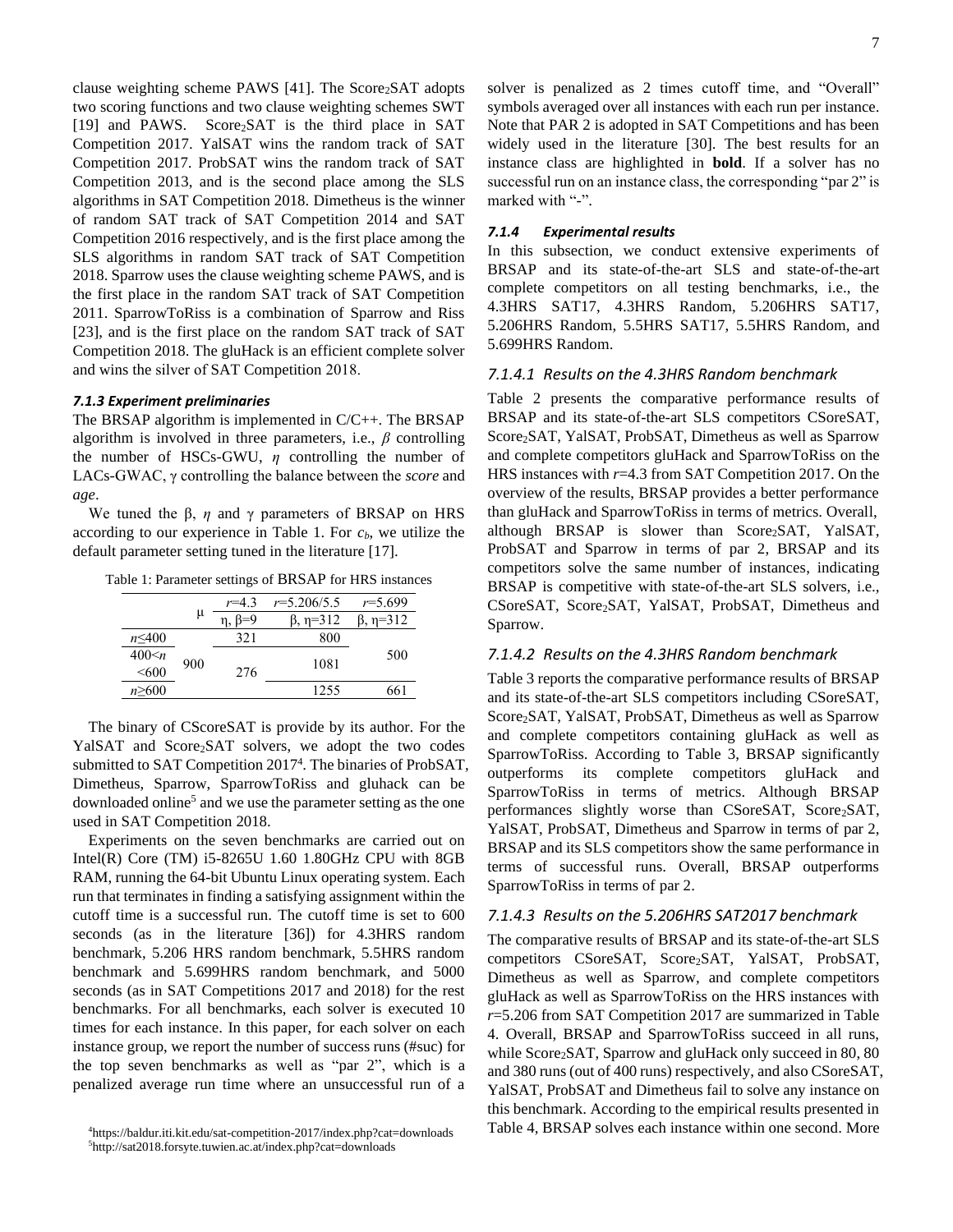Table 2: **Experimental results on the 4.3HRS SAT2017 benchmark**.

|           | <b>CSoreSAT</b> | Score <sub>2</sub> SAT | YalSAT           | ProbSAT          | Dimetheus        | Sparrow | gluHack          | <b>SparrowToRiss</b> | <b>BRSAP</b>     |
|-----------|-----------------|------------------------|------------------|------------------|------------------|---------|------------------|----------------------|------------------|
| Instance  | $#$ suc         | #succ                  | $#$ suc          | $#$ suc          | #succ            | $#$ suc | $#$ suc          | #succ                | $#$ suc          |
| Class     | par2            | par <sub>2</sub>       | par <sub>2</sub> | par <sub>2</sub> | par <sub>2</sub> | par2    | par <sub>2</sub> | par <sub>2</sub>     | par <sub>2</sub> |
|           | 50              | 50                     | 50               | 50               | 50               | 50      | 50               | 50                   | 50               |
| $n = 400$ | 0.006           | 0.000                  | 0.010            | 0.004            | 0.014            | 0.002   | 328.5            | 0.068                | 0.016            |
|           | 50              | 50                     | 50               | 50               | 50               | 50      | 50               | 50                   | 50               |
| $n = 420$ | 0.018           | 0.002                  | 0.008            | 0.002            | 0.028            | 0.002   | 619.1            | 0.059                | 0.014            |
|           | 50              | 50                     | 50               | 50               | 50               | 50      | 30               | 50                   | 50               |
| $n = 440$ | 1.766           | 0.022                  | 0.072            | 0.004            | 0.331            | 0.192   | 4702             | 0.338                | 0.052            |
|           | 50              | 50                     | 50               | 50               | 50               | 50      | 50               | 50                   | 50               |
| $n = 460$ | 0.022           | 0.010                  | 0.014            | 0.006            | 0.009            | 0.002   | 1521             | 0.058                | 0.044            |
|           | 50              | 50                     | 50               | 50               | 50               | 50      | 40               | 50                   | 50               |
| $n = 480$ | 0.000           | 0.008                  | 0.002            | 0.000            | 0.011            | 0.000   | 2410             | 0.067                | 0.024            |
|           | 50              | 50                     | 50               | 50               | 50               | 50      | 20               | 50                   | 50               |
| $n = 500$ | 0.002           | 0.000                  | 0.000            | 0.000            | 0.009            | 0.000   | 6461             | 0.060                | 0.012            |
|           | 50              | 50                     | 50               | 50               | 50               | 50      | 30               | 50                   | 50               |
| $n = 520$ | 0.004           | 0.006                  | 0.008            | 0.000            | 0.010            | 0.000   | 4891             | 0.072                | 0.026            |
|           | 50              | 50                     | 50               | 50               | 50               | 50      | 20               | 50                   | 50               |
| $n = 540$ | 0.004           | 0.010                  | 0.004            | 0.000            | 0.010            | 0.000   | 6910             | 0.075                | 0.022            |
|           | 400             | 400                    | 400              | 400              | 400              | 400     | 290              | 400                  | 400              |
| Over all  | 0.228           | 0.007                  | 0.015            | 0.002            | 0.053            | 0.025   | 3480             | 0.100                | 0.026            |

# Table 3: **Experimental results on the 4.3HRS Random benchmark**.

|                   | <b>CSoreSAT</b> | Score <sub>2</sub> SAT | YalSAT  | ProbSAT | Dimetheus | Sparrow          | gluHack        | <b>SparrowToRiss</b> | <b>BRSAP</b>     |
|-------------------|-----------------|------------------------|---------|---------|-----------|------------------|----------------|----------------------|------------------|
| Instance<br>Class | $#$ suc         | $#$ suc                | $#$ suc | $#$ suc | #succ     | #succ            | $#$ suc        | $#$ suc              | $#$ suc          |
|                   | par2            | par2                   | par2    | par2    | par2      | par <sub>2</sub> | par2           | par2                 | par <sub>2</sub> |
| $n = 600$         | 2000            | 2000                   | 2000    | 2000    | 2000      | 2000             | 400            | 2000                 | 2000             |
|                   | 0.006           | 0.006                  | 0.004   | 0.000   | 0.010     | 0.002            | 979.9          | 0.063                | 0.026            |
| $n = 700$         | 2000            | 2000                   | 2000    | 2000    | 2000      | 2000             | $\Omega$       | 2000                 | 2000             |
|                   | 0.012           | 0.022                  | 0.024   | 0.012   | 0.037     | 0.004            |                | 0.177                | 0.050            |
| $n = 800$         | 2000            | 2000                   | 2000    | 2000    | 2000      | 2000             | $\theta$       | 2000                 | 2000             |
|                   | 0.026           | 0.056                  | 0.018   | 0.032   | 0.059     | 0.002            |                | 0.394                | 0.320            |
| $n = 900$         | 2000            | 2000                   | 2000    | 2000    | 2000      | 2000             | $\theta$       | 2000                 | 2000             |
|                   | 0.084           | 0.046                  | 0.030   | 0.080   | 0.024     | 0.006            |                | 0.159                | 0.050            |
| $n=1000$          | 2000            | 2000                   | 2000    | 2000    | 2000      | 2000             | $\overline{0}$ | 2000                 | 2000             |
|                   | 0.030           | 0.018                  | 0.010   | 0.002   | 0.024     | 0.000            |                | 0.187                | 0.064            |
| Over all          | 10000           | 10000                  | 10000   | 10000   | 10000     | 10000            | 400            | 10000                | 10000            |
|                   | 0.032           | 0.030                  | 0.017   | 0.025   | 0.031     | 0.003            | 1156           | 0.196                | 0.102            |

|           | <b>CSoreSAT</b> | Score <sub>2</sub> SAT | YalSAT   | ProbSAT  | Dimetheus                                                       | Sparrow        | gluHack | <b>SparrowToRiss</b> | <b>BRSAP</b>     |
|-----------|-----------------|------------------------|----------|----------|-----------------------------------------------------------------|----------------|---------|----------------------|------------------|
| Instance  | $#$ suc         | $#$ suc                | $#$ suc  | $#$ suc  | #succ                                                           | $#$ suc        | $#$ suc | $#$ suc              | $#$ suc          |
| Class     |                 |                        |          |          |                                                                 |                |         |                      |                  |
|           | par2            | par <sub>2</sub>       | par2     | par2     | par <sub>2</sub>                                                | par2           | par2    | par2                 | par <sub>2</sub> |
| $n = 400$ | $\Omega$        | $\Omega$               | $\Omega$ | $\Omega$ | $\Omega$                                                        | $\Omega$       | 50      | 50                   | 50               |
|           |                 |                        |          |          |                                                                 |                | 45.30   | 2.102                | 0.258            |
|           |                 | 40                     | 0        |          | $_{0}$                                                          | 30             | 50      | 50                   | 50               |
| $n = 420$ |                 | 2000                   |          |          |                                                                 | 4008           | 19.43   | 0.988                | 0.590            |
| $n = 440$ |                 | 10                     | 0        |          | 0                                                               | 30             | 50      | 50                   | 50               |
|           |                 | 8000                   |          |          |                                                                 | 4007           | 44.65   | 0.652                | 0.648            |
|           |                 | 0                      | 0        |          | 0                                                               | 20             | 50      | 50                   | 50               |
| $n=460$   |                 |                        |          |          |                                                                 | 6002           | 238.0   | 0.982                | 0.810            |
|           |                 | 10                     | 0        |          | 0                                                               | $\Omega$       | 50      | 50                   | 50               |
| $n = 480$ |                 | 8000                   |          |          |                                                                 |                | 504.0   | 14.65                | 0.698            |
|           |                 | 0                      | 0        |          |                                                                 | 0              | 50      | 50                   | 50               |
| $n = 500$ |                 |                        |          |          |                                                                 |                | 284.1   | 1.498                | 0.762            |
| $n = 520$ |                 | 10                     | 0        | 0        | 0                                                               | $\overline{0}$ | 40      | 50                   | 50               |
|           |                 | 8000                   |          |          |                                                                 |                | 2686    | 17.97                | 0.766            |
|           |                 | 10                     | 0        | 0        | 0                                                               | $\mathbf{0}$   | 40      | 50                   | 50               |
| $n = 540$ |                 | 8000                   |          |          |                                                                 |                | 3183    | 9.179                | 0.836            |
|           |                 | 80                     | 0        | 0        | 0                                                               | 80             | 380     | 400                  | 400              |
| Over all  |                 | 8000                   |          |          |                                                                 | 8002           | 875.6   | 6.003                | 0.671            |
|           |                 |                        |          |          | Table 5: Experimental results on the 5.206HRS Random benchmark. |                |         |                      |                  |

| Instance       | <b>CSoreSAT</b> | Score <sub>2</sub> SAT | YalSAT | ProbSAT | Dimetheus | Sparrow |       | gluHack SparrowToRiss | <b>BRSAP</b> |
|----------------|-----------------|------------------------|--------|---------|-----------|---------|-------|-----------------------|--------------|
| $\text{Class}$ | #suc            | #suc                   | #suc   | $#$ suc | $#$ suc   | #suc    | #succ | $#$ suc               | $#$ suc      |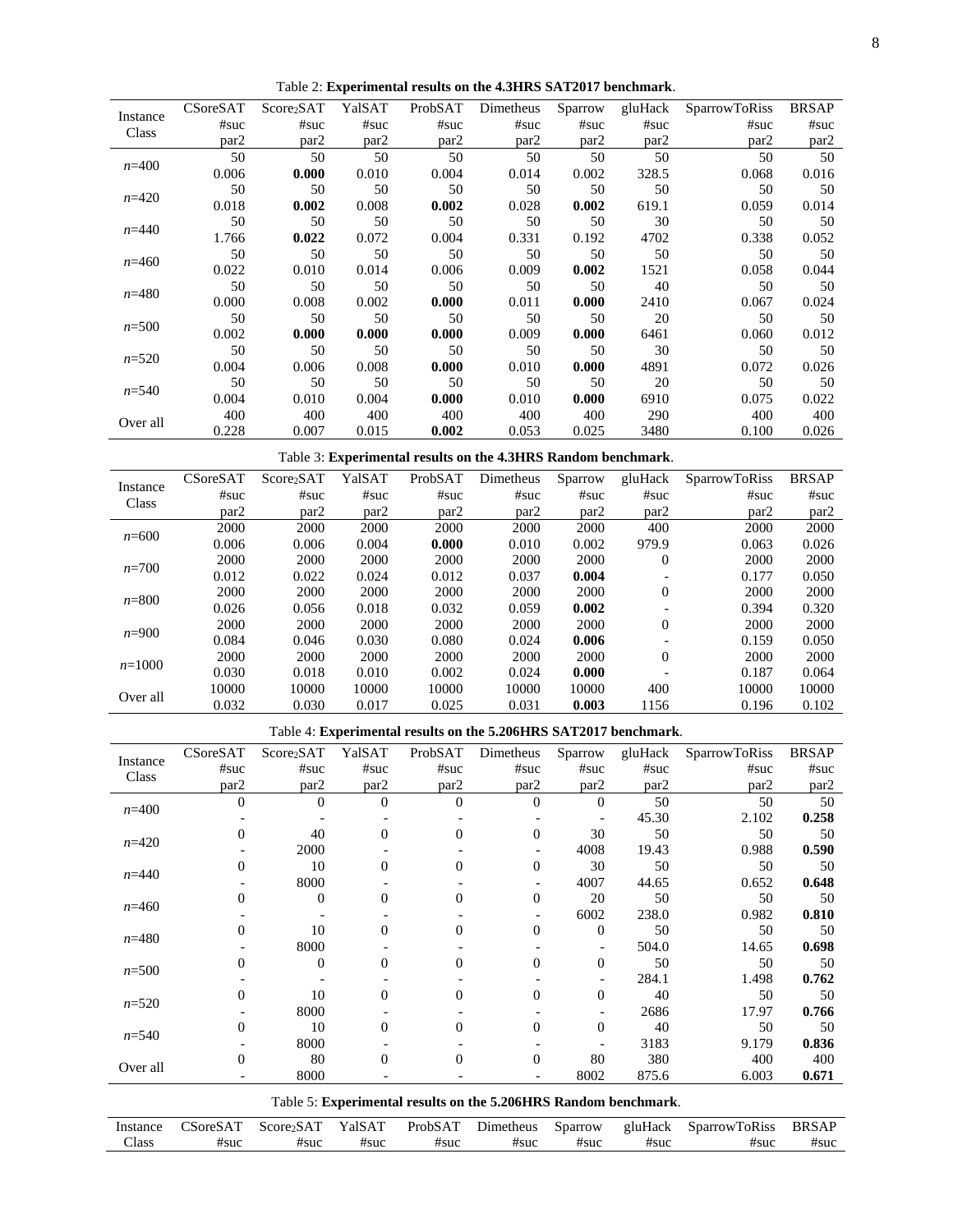|           | par <sub>2</sub> | par2     | par2         | par2     | par <sub>2</sub> | par2             | par <sub>2</sub>         | par2  | par2  |
|-----------|------------------|----------|--------------|----------|------------------|------------------|--------------------------|-------|-------|
| $n = 600$ |                  | 0        | $\mathbf{0}$ | $\Omega$ | 0                | 400              | 400                      | 2000  | 2000  |
|           |                  |          |              |          |                  | 965.1            | 968.0                    | 11.94 | 0.890 |
| $n = 700$ |                  | $\Omega$ | 0            | $\Omega$ | $\Omega$         | $\boldsymbol{0}$ | 0                        | 2000  | 2000  |
|           |                  |          |              |          |                  |                  | $\overline{\phantom{0}}$ | 12.11 | 1.140 |
| $n = 800$ |                  | $\Omega$ | 0            | 0        | $\Omega$         | 0                | 0                        | 1600  | 2000  |
|           |                  |          |              |          |                  |                  |                          | 274.4 | 1.388 |
| $n = 900$ |                  | $\Omega$ | 0            | 0        | $\Omega$         | 0                | 0                        | 1200  | 2000  |
|           |                  |          |              |          |                  |                  | $\overline{\phantom{0}}$ | 505.6 | 1.410 |
|           |                  | $\Omega$ | 0            | 0        | $\Omega$         | 0                | 0                        | 1200  | 2000  |
| $n=1000$  |                  |          |              |          |                  |                  |                          | 504.9 | 1.560 |
| Over all  |                  | $\Omega$ | 0            | 0        | $\Omega$         | 400              | 400                      | 8000  | 10000 |
|           |                  |          |              |          |                  | 1153             | 1154                     | 261.8 | 1.278 |

| Instance  | CSoreSAT | Score <sub>2</sub> SAT | YalSAT   | ProbSAT  | Dimetheus | Sparrow                  | gluHack | <b>SparrowToRiss</b> | <b>BRSAP</b>     |
|-----------|----------|------------------------|----------|----------|-----------|--------------------------|---------|----------------------|------------------|
| Class     | $#$ suc  | $#$ suc                | $#$ suc  | #succ    | #succ     | $#$ suc                  | $#$ suc | #succ                | $#$ suc          |
|           | par2     | par2                   | par2     | par2     | par2      | par2                     | par2    | par <sub>2</sub>     | par <sub>2</sub> |
| $n = 400$ | 10       | 10                     | 10       | 10       | 10        | 10                       | 50      | 50                   | 50               |
|           | 8000     | 8000                   | 8000     | 8000     | 8000      | 8000                     | 9.507   | 164.8                | 0.332            |
| $n = 420$ | 20       | 20                     | 20       | 20       | 20        | 20                       | 50      | 50                   | 50               |
|           | 6000     | 6000                   | 6000     | 6000     | 6000      | 6000                     | 4.088   | 109.1                | 0.932            |
|           | $\Omega$ | $\Omega$               | $\Omega$ | $\Omega$ | $\Omega$  | $\Omega$                 | 50      | 50                   | 50               |
| $n = 440$ |          |                        |          |          |           | $\overline{\phantom{a}}$ | 7.289   | 205.5                | 1.118            |
| $n = 460$ | 10       | 10                     | 10       | 10       | 10        | 10                       | 50      | 50                   | 50               |
|           | 8000     | 8000                   | 8000     | 8000     | 8000      | 8000                     | 37.34   | 166.3                | 1.184            |
| $n = 480$ | 10       | 10                     | 10       | 10       | 10        | 10                       | 50      | 50                   | 50               |
|           | 8000     | 8000                   | 8000     | 8000     | 8000      | 8000                     | 33.63   | 158.0                | 0.908            |
| $n = 500$ | 20       | 20                     | 20       | 20       | 20        | 20                       | 50      | 50                   | 50               |
|           | 6001     | 6000                   | 6000     | 6000     | 6000      | 6000                     | 51.75   | 130.4                | 1.230            |
| $n = 520$ | 10       | 10                     | 10       | 10       | 10        | 10                       | 50      | 50                   | 50               |
|           | 8002     | 8000                   | 8000     | 8000     | 8000      | 8000                     | 39.30   | 173.1                | 1.274            |
|           | $\Omega$ | 10                     | 10       | 10       | 10        | 10                       | 50      | 50                   | 50               |
| $n = 540$ |          | 8000                   | 8000     | 8000     | 8000      | 8000                     | 42.69   | 190.9                | 1.396            |
|           | 80       | 90                     | 90       | 90       | 90        | 90                       | 400     | 400                  | 400              |
| Over all  | 8000     | 7750                   | 7750     | 7750     | 7750      | 7750                     | 28.20   | 162.3                | 1.047            |

Table 6: **Experimental results on the 5.5HRS SAT2017 benchmark**.

encouragingly, Table 4 shows that BRSAP is over 9 times faster than SparrowToRiss in overall 5.206HRS instances, indicating that BRSAP is the comprehensive best algorithm in this comparison. On the other hand, SparrowToRiss is the first place on the random SAT track of SAT Competition 2018 and gluHack also exhibits good performance on this benchmark, thus it is challenging to improve such performance over SparrowToRiss, indicating that BRSAP algorithm achieves the state-of-the-art performance on HRS instances with *r*=5.2.

#### *7.1.4.4 Results on the 5.206HRS Random benchmark*

To evaluate the performance of these solvers on large random HRS instances, we conduct the experiment of BRSAP and its state-of-the-art SLS competitors CSoreSAT, Score2SAT, YalSAT, ProbSAT, Dimetheus as well as Sparrow, and complete competitors gluHack as well as SparrowToRiss on the large random HRS ones with *r*=5.206. The experimental results are illustrated in Table 5. It is encouraging to see the performance of BRSAP remains surprisingly good on these 5.206HRS random benchmark, where its competitors show rather poor performance, especially for SLS solvers. It is apparent that BRSAP stands out as the best algorithm on this benchmark. According to Table 5, BRSAP consistently solves all HRS instances with up to 1000 instance, although the competitor SparrowToRiss solves 1600, 1200, 1200 runs on the

n800, n900 and n1000 class respectively, whereas other all competitors fail to find a solution for any of these instances (CSoreSAT, Score2SAT, YalSAT, Dimetheus, ProbSAT, Sparrow and gluHack), indicating the scalability of the BRSAP algorithm. Indeed, to the best of our knowledge, all 5.206HRS random benchmark are solved for the first time. Given the good performance of BRSAP on the 5.206HRS Random with 1000 variable, it is very likely it could be able to solve larger HRS instances with *r*=5.206.

# *7.1.4.5 Results on the 5.5HRS SAT2017 benchmark*

Table 6 shows experimental results on the HRS instances with *r*=5.5. As is clear from Table 6, BRSAP shows significantly better performance than other competitors on the whole instances in terms of both successful runs and par 2. For the whole benchmark, BRSAP and SparrowToRiss succeed in all runs, while gluHack succeeds in 290 runs (out of 400 runs), and CSoreSAT succeeds in 80 runs, and Score<sub>2</sub>SAT, YalSAT, ProbSAT, Dimetheus, and Sparrow 90 runs respectively. Particularly, the par 2 of BRSAP is about 155 times less than of SparrowToRiss, and about 7402 orders of magnitudes less than those of other state-of-the-art SLS competitors, indicating the effectiveness of BRSAP algorithm.

# *7.1.4.6 Results on the 5.5HRS Random benchmark*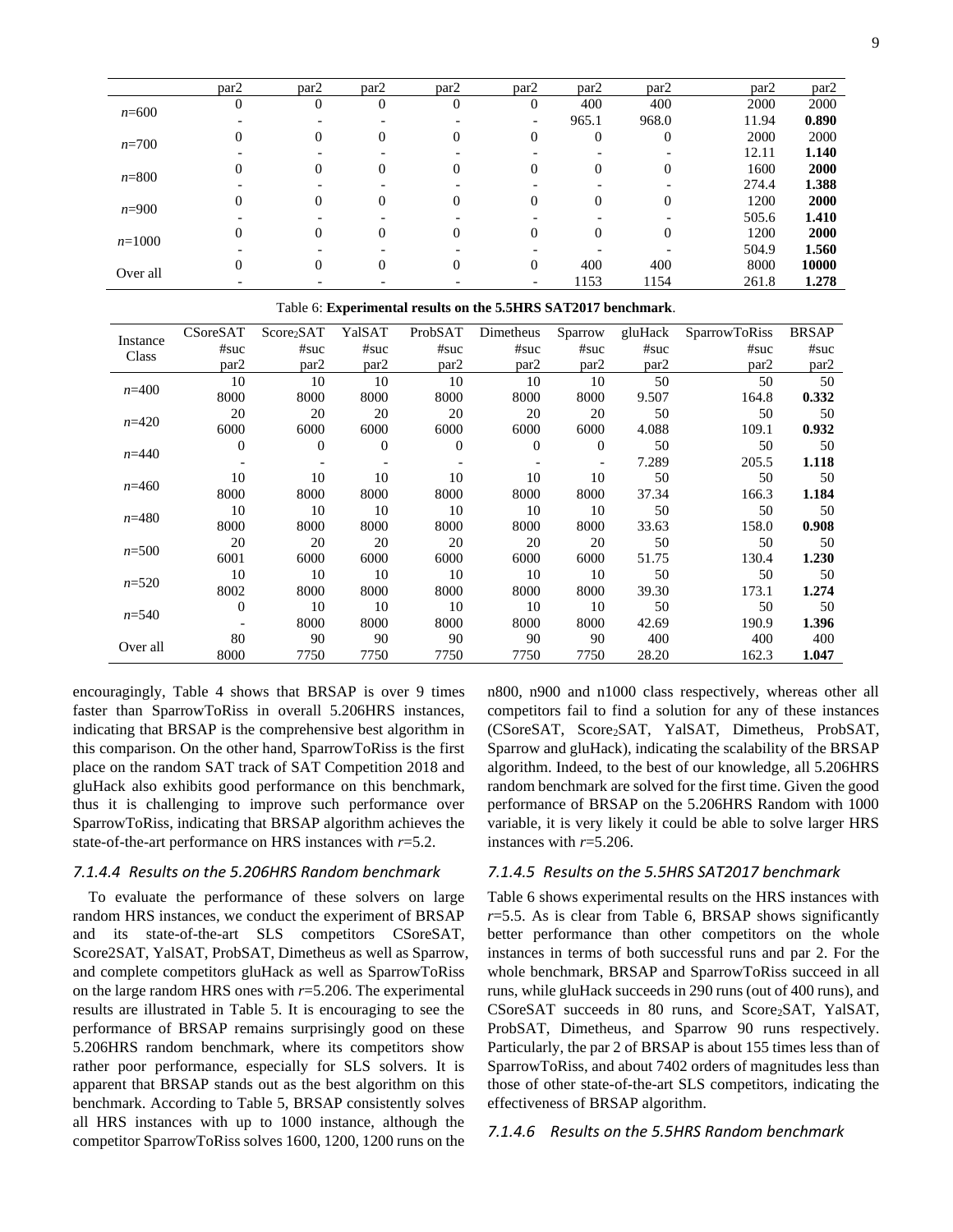10

The experimental results for solving the large HRS instance with  $r=5.5$  are presented in Table 7. It is clear that BRSAP shows significantly better performance than all its competitors on the whole benchmark. BRSAP is the only solver that solves these HRS instances with up to 1000 variables consistently (i.e., with 100% success rate), whereas all its competitors fail to find a solution for any of these instances with *n*=1000, and BRSAP outperforms its competitors in terms of par 2, which indicates the scalability of the BRSAP algorithm.

# *7.1.4.7 Results on the 5.699HRS Random benchmark*

We conduct more empirical evaluations of BRSAP and its state-of-the-art SLS competitors CSoreSAT, Score2SAT, YalSAT, ProbSAT, Dimetheus as well as Sparrow, and complete competitors gluHack as well as SparrowToRiss on HRS instances with *r*=5.699. The benchmark is generated by HRS tool [36].

The experimental results on the 5.699HRS benchmark are

presented in Table 8. For n200 class, BRSAP is worse than gluHack, but BRSAP and gluHack solve the same number of instances. For n300, n400, n500, and n700 class, SparrowToRiss, gluHack and BRSAP show the same performance in terms of successful run, but BRSAP has less accumulative run time. For n800, n900 and n1000 instances, BRSAP stands out as the best solver in this comparison. Especially, BRSAP shows significantly superior performance than its competitors on n900 and n1000 class, where it solves all instances, while other competitors fail to find a solution for any of these instances. Overall, BRSAP solves 9000 instances, compared to 0, 0, 0, 0, 0, 0, 6000 and 2600 instances for CSoreSAT, Score2SAT, YalSAT, ProbSAT, Dimetheus, Sparrow, gluHack and SparrowToRiss respectively, which clearly demonstrates the superiority of BRSAP over its SLS and complete competitors on solving HRS instances with *r*=5.699.

| Instance  | CSoreSAT     | Score <sub>2</sub> SAT | YalSAT           | ProbSAT          | Dimetheus | Sparrow          | gluHack          | <b>SparrowToRiss</b> | <b>BRSAP</b> |
|-----------|--------------|------------------------|------------------|------------------|-----------|------------------|------------------|----------------------|--------------|
| Class     | #succ        | #succ                  | $#$ suc          | #succ            | $#$ suc   | $#$ suc          | $#$ suc          | $#$ suc              | $#$ suc      |
|           | par2         | par2                   | par <sub>2</sub> | par <sub>2</sub> | par2      | par <sub>2</sub> | par <sub>2</sub> | par <sub>2</sub>     | par2         |
| $n=600$   | $\Omega$     | 400                    | 400              | 400              | 400       | 400              | 1600             | 2000                 | 2000         |
|           |              | 960.0                  | 960.0            | 960.0            | 960.0     | 960.0            | 299.2            | 307.6                | 1.376        |
| $n=700$   | 400          | 400                    | 400              | 400              | 400       | 400              | 1200             | 800                  | 2000         |
|           | 963.3        | 960.0                  | 960.0            | 960.0            | 960.0     | 960.0            | 596.2            | 760.8                | 1.732        |
|           | $\Omega$     | 400                    | 400              | 400              | 400       | 400              | $\Omega$         | 400                  | 2000         |
| $n = 800$ |              | 960.0                  | 960.0            | 960.0            | 960.0     | 960.0            |                  | 960.3                | 1.854        |
|           | 400          | 400                    | 400              | 0                | 400       | 400              | 0                | 800                  | 2000         |
| $n = 900$ | 986.2        | 960.0                  | 960.0            |                  | 960.0     | 960.0            |                  | 816.8                | 2.062        |
|           | $\mathbf{0}$ | 0                      | $\mathbf{0}$     | 0                | $\Omega$  | 0                | 0                | 0                    | 2000         |
| $n=1000$  |              |                        |                  |                  |           |                  |                  |                      | 2.202        |
|           | 800          | 1600                   | 1600             | 1200             | 1600      | 1600             | 2800             | 4000                 | 10000        |
| Over all  | 1110         | 1008                   | 1008             | 1056             | 1008      | 1008             | 899.1            | 758.7                | 1.845        |

#### Table 8: **Experimental results on the 5.699HRS Random benchmark**.

| Instance                            | CSoreSAT | Score <sub>2</sub> SAT | YalSAT         | ProbSAT  | Dimetheus | Sparrow          | gluHack  | <b>SparrowToRiss</b> | <b>BRSAP</b> |
|-------------------------------------|----------|------------------------|----------------|----------|-----------|------------------|----------|----------------------|--------------|
| Class                               | #suc     | $#$ suc                | $#$ suc        | $#$ suc  | $#$ suc   | $#$ suc          | #succ    | $#$ suc              | $#$ suc      |
|                                     | par2     | par <sub>2</sub>       | par2           | par2     | par2      | par2             | par2     | par2                 | par2         |
| $n = 200$                           | $\theta$ | $\Omega$               | $\overline{0}$ | $\Omega$ | $\Omega$  | $\theta$         | 1000     | 1000                 | 1000         |
|                                     |          |                        |                |          |           |                  | 0.028    | 46.19                | 0.224        |
|                                     |          | 0                      | 0              | 0        | $\Omega$  | $\mathbf{0}$     | 1000     | 1000                 | 1000         |
| $n = 300$                           |          |                        |                |          |           |                  | 0.459    | 101.4                | 0.256        |
| $n = 400$                           |          | 0                      |                | 0        | $\Omega$  | $\mathbf{0}$     | 1000     | 1000                 | 1000         |
|                                     |          |                        |                |          |           |                  | 2.589    | 229.2                | 0.338        |
| $n = 500$                           |          | 0                      | 0              | 0        | $\Omega$  | $\boldsymbol{0}$ | 1000     | 1000                 | 1000         |
|                                     |          |                        |                |          |           |                  | 42.08    | 249.8                | 0.402        |
|                                     |          | 0                      |                |          | 0         | 0                | 800      | 800                  | 1000         |
|                                     |          |                        |                |          |           |                  | 275.7    | 470.6                | 0.442        |
|                                     |          | 0                      |                | 0        | $\Omega$  | $\boldsymbol{0}$ | 1000     | 400                  | 1000         |
|                                     |          |                        |                |          |           |                  | 244.9    | 875.3                | 0.786        |
| $n = 600$<br>$n = 700$<br>$n = 800$ |          | 0                      |                |          | 0         | $\boldsymbol{0}$ | 200      | $\Omega$             | <b>1000</b>  |
|                                     |          |                        |                |          |           |                  | 1070     |                      | 0.876        |
|                                     |          | 0                      | 0              | 0        | $\Omega$  | $\theta$         | $\theta$ | $\Omega$             | 1000         |
| $n = 900$                           |          |                        |                |          |           |                  |          |                      | 0.976        |
|                                     |          | 0                      | 0              | 0        | 0         | $\theta$         |          | $\Omega$             | 1000         |
| $n = 1000$                          |          |                        |                |          |           |                  |          |                      | 1.056        |
|                                     |          | 0                      |                |          | 0         | 0                | 6000     | 2600                 | 9000         |
| Over all                            |          |                        |                |          |           |                  | 448.4    | 619.2                | 0.595        |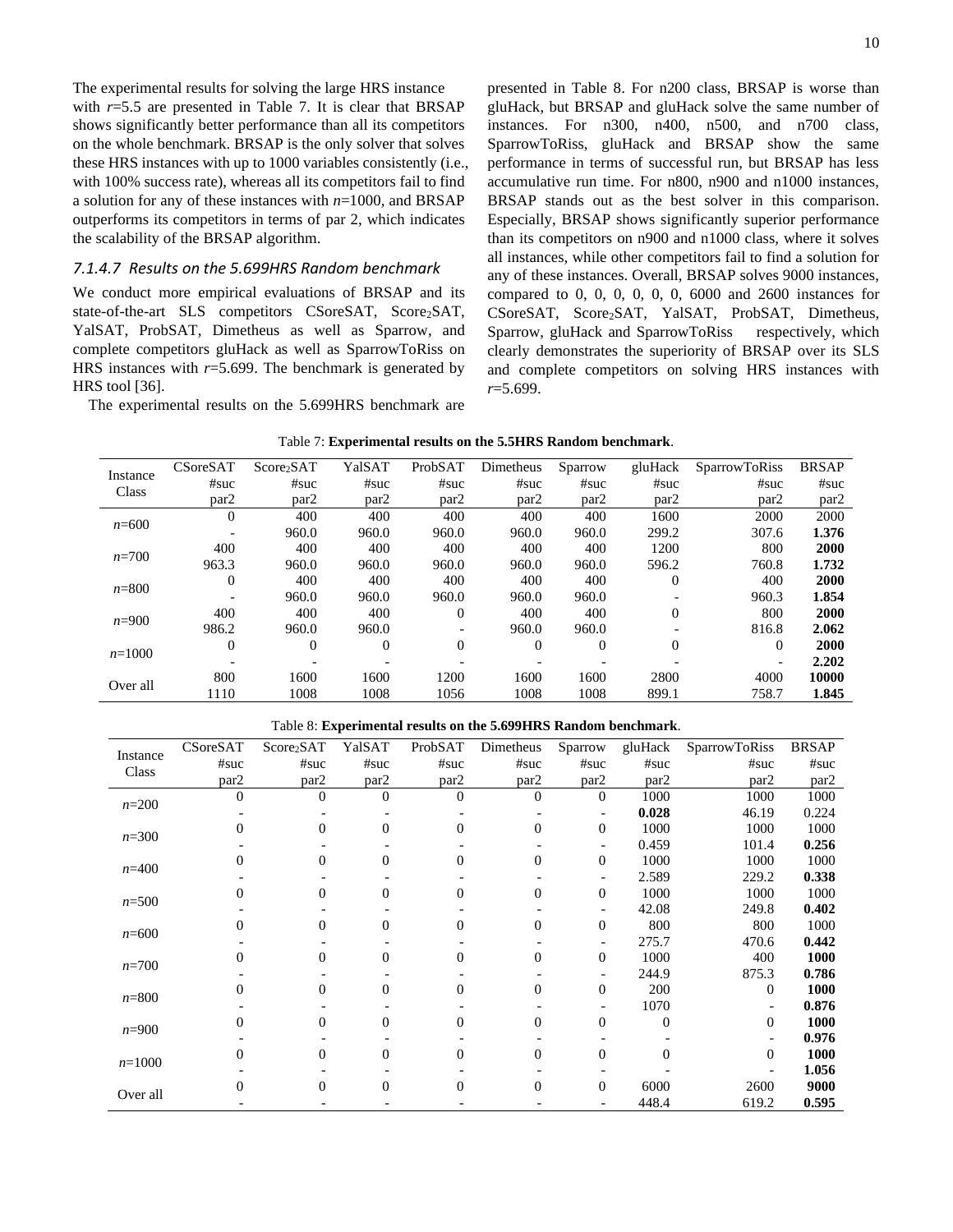Table 9: The instances numbers, ratio and sizes for each HRS and URS with long clauses in the SAT2017 benchmark

|           |     |                                   |     | URS                               |                                |                           |                                      |  |  |  |  |  |  |
|-----------|-----|-----------------------------------|-----|-----------------------------------|--------------------------------|---------------------------|--------------------------------------|--|--|--|--|--|--|
|           |     | HRS                               |     |                                   | 5-SAT                          | 7-SAT                     |                                      |  |  |  |  |  |  |
|           |     |                                   |     | medium                            | huge                           | medium                    | huge                                 |  |  |  |  |  |  |
| $\#inst.$ | 40  | 40                                | 40  | 40                                | 20                             | 40                        | 20                                   |  |  |  |  |  |  |
| ratio     | 4.3 | 5.206                             | 5.5 | 21.117                            | $r \in \{16.0, 16.2, , 19.8\}$ | 87.79                     | $r \in \{55.0, 56.0, \ldots, 74.0\}$ |  |  |  |  |  |  |
| size      |     | $n \in \{400, 420, \ldots, 540\}$ |     | $n \in \{200, 210, \ldots, 590\}$ | 250000                         | $n \in \{90, 92, , 168\}$ | 50000                                |  |  |  |  |  |  |

Table 10: The instances numbers, ratio and sizes for each HRS and URS with long clauses in the SAT2018 benchmark

|           |                             |            |    | URS    |                                           |        |                                |  |  |  |  |  |
|-----------|-----------------------------|------------|----|--------|-------------------------------------------|--------|--------------------------------|--|--|--|--|--|
|           |                             | <b>HRS</b> |    |        | $5-SAT$                                   | 7-SAT  |                                |  |  |  |  |  |
|           |                             |            |    | medium | huge                                      | medium | huge                           |  |  |  |  |  |
| $\#inst.$ | 55                          | 55         | 55 | 10     | 20                                        | 10     | 20                             |  |  |  |  |  |
| ratio     | 4.3                         | 5.206      |    |        | 5.5 21.117 $r \in \{16.0, 16.2, , 19.8\}$ | 87.79  | $r \in \{55.0, 56.0, , 74.0\}$ |  |  |  |  |  |
| size      | $n \in \{200, 220, , 400\}$ |            |    | 250    | 250000                                    | 120    | 50000                          |  |  |  |  |  |

# **7.2 Experimental evaluation on URS and HRS**

In order to show the generality and applicability of the proposed BRSAP algorithm, additional experiments on the URS and HRS benchmarks are carried out and the results are summarized in the following parts. Most (nearly 66.7% of) uniform instances in the benchmark of the random SAT track in SAT Competition 2017 are the ones at the phase transition. However, the performance of existing SLS algorithms on random *k*-SAT instances at the phase transition is still unsatisfactory. Thus, results of extensive experiments to evaluate BRSAP on uniform *k*-SAT instances at the phase transition and with long clauses are provided.

#### *7.2.1 Benchmarks and Experiment Preliminaries*

All the URS instances used in our experiments are generated according to the and k-SAT generator<sup>6</sup>. We adopt the following 4 testing benchmarks.

- 1) **SAT2017**: all 120 HRS instances and all 120 medium and huge random *k*-SAT instances with long clauses from SAT Competition 2017, and each *k*-SAT, the instances contains various sizes and ratios. The details of the benchmark are given in Table 9.
- 2) **URS 5-SAT**: Random 5-SAT problems generated by the k-SAT generator. Medium 5-SAT instances at the threshold ratio of phase transition (*r*=21.115, 100 instances, *n*=200, 250, 300, 350, 400, 20 instances for each size)
- 3) **URS 7-SAT**: Random 7-SAT problems generated by the k-SAT generator. Medium 7-SAT instances at the threshold ratio of phase transition (*r*=87.79, 100 instances, *n*=110, 120,130, 140, 150, 20 instances for each size)
- 4) **SAT2018**: all 165 HRS instances and all 60 medium and huge random *k*-SAT instances with long clauses from SAT Competition 2018 7 . The details of the benchmark are given in Table 10.

We tuned the β, η and γ parameters of BRSAP on URS according to our experience in Table 11.

<sup>6</sup>https://sourceforge.net/projects /ksat generator/ <sup>7</sup>http://sat2018.forsyte.tuwien.ac.at/

Table 11: Parameter settings of BRSAP for URS instances

| scale            |                  | 5-SAT 7-SAT |  |  |  |  |
|------------------|------------------|-------------|--|--|--|--|
| medium instances | $\beta = 100000$ |             |  |  |  |  |
|                  | $\mu = 1000$     |             |  |  |  |  |
|                  | $\eta = 1000$    |             |  |  |  |  |
| huge instances   | $\beta = 5000$   |             |  |  |  |  |
|                  | $\mu = 50$       |             |  |  |  |  |
|                  | $n=50$           |             |  |  |  |  |

The complete solvers did not solve any instances for the medium and huge instances of the SAT competition in 2018 (except the champion solver SparrowToRiss), thus, gluHack was not applied to solve the medium and huge random *k*-SAT instances in the following experiments. In order to evaluate the relative effectiveness and efficiency of BRSAP, we compare BRSAP with SparrowToRiss, CScoreSAT, Score2SAT, YalSAT and PobSAT on URS and HRS benchmarks.

Experiments on the four benchmarks are carried out on Intel(R) Core (TM) i7-6700U 3.4 GHz CPU with 16GB RAM, running the 64-bit Ubuntu Linux operating system. The CPU time limit is 5000 seconds. For all benchmarks, each solver is executed 10 times for each instance. we report average solved instances at ten run "AverS" for these benchmarks as well as "par 2". The best results for an instance class are highlighted in **bold**. If a solver has no successful run on an instance class, the corresponding "par 2" is marked with "-".

#### *7.2.2 Experimental Results*

In the following, we present the comparative experimental results of BRSAP and its competitors on each benchmark.

## *7.2.2.1 Results on the SAT2017 benchmark*

Table 12 presents the results of the performance of BRSAP compared with state of the art SLS solvers on all HRS and URS with long clauses from SAT Competition 2017. The results show that for 5-SAT instances with  $r=21.117$ , the performance of BRSAP, Score2SAT and CScoreSAT are similar and better than that of other competitors, and for the remaining instances class, BRSAP significantly outperforms its competitors in terms of metrics.

Especially, BRSAP succeeds in a few more average runs than its competitors on random 7-SAT instances at phase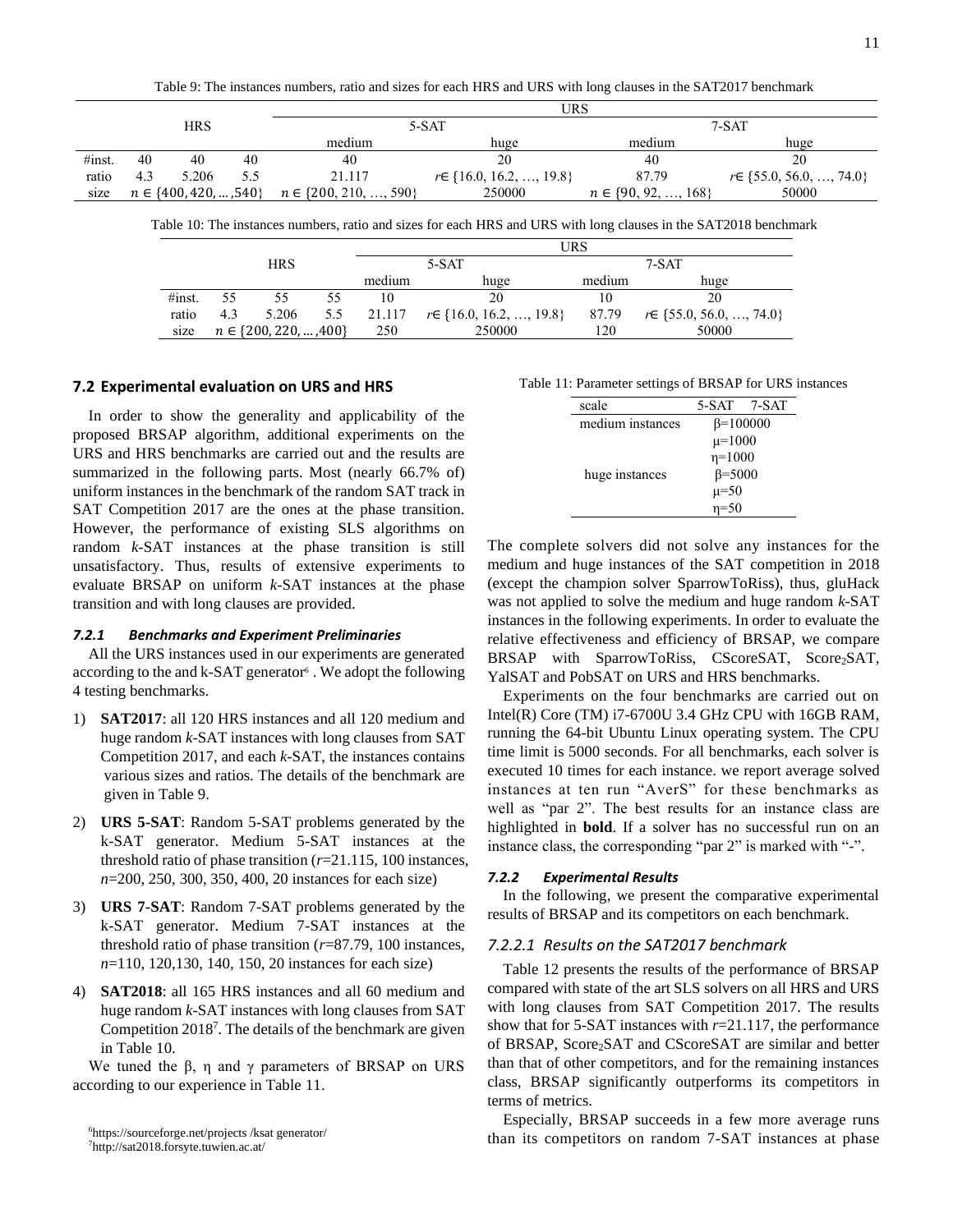Table 12: **Experimental results on the SAT2017 benchmark**.

| Random     |             | SparrowToRiss |       | CScoreSAT |                          | Score <sub>2</sub> SAT |       | YalSAT |                          | PobSAT |       | <b>BRSAP</b> |       |
|------------|-------------|---------------|-------|-----------|--------------------------|------------------------|-------|--------|--------------------------|--------|-------|--------------|-------|
| <b>SAT</b> |             | AverS         | par 2 | AverS     | par 2                    | AverS                  | par 2 | AverS  | par 2                    | AverS  | par 2 | AverS        | par 2 |
|            | 4.3         | 40            | 0.117 | 40        | 0.009                    | 40                     | 0.008 | 40     | 0.017                    | 40     | 0.057 | 40           | 0.115 |
| <b>HRS</b> | 5.206       | 40            | 5.709 |           | $\overline{\phantom{0}}$ |                        | -     |        | $\overline{\phantom{0}}$ |        |       | 40           | 0.594 |
|            | 5.5         | 40            | 151.0 | $\sigma$  | 8500                     | Q                      | 7750  | Q      | 7750                     | ч      | 7750  | 40           | 0.980 |
|            | < 21.117    | 4             | 8083  | 10        | 5250                     | 8                      | 6231  | 12     | 4147                     |        | 4526  | 13           | 3805  |
|            | 21.117      | 9             | 7760  | 15        | 6476                     | 14                     | 6655  | 13     | 6880                     | 3      | 6829  | 14           | 6667  |
| <b>URS</b> | <87.79      | 9             | 5602  | 11        | 4839                     | 11                     | 5756  |        | 5517                     |        | 4514  | 12           | 4082  |
|            | 87.79       | 16            | 6035  | 18        | 5931                     | 19                     | 5582  |        | 5957                     | 18     | 5552  | 21           | 4993  |
|            | Overall/240 | 158           | 3466  | 100       | 5992                     | 101                    | 5997  | 100    | 5903                     | 102    | 5775  | 180          | 2801  |

#### Table 13: **Experimental results on the URS 5-SAT benchmark**.

| Ratio        | Variable | SparrowToRiss |       | CScoreSAT |       | Score <sub>2</sub> SAT |       | YalSAT |       | PobSAT |       | <b>BRSAP</b> |       |
|--------------|----------|---------------|-------|-----------|-------|------------------------|-------|--------|-------|--------|-------|--------------|-------|
|              |          | AverS         | par 2 | AverS     | par 2 | AverS                  | par 2 | AverS  | par 2 | AverS  | par 2 | AverS        | par 2 |
| $r = 21.117$ | $n=200$  |               | 4516  |           | 4506  |                        | 4523  |        | 4513  |        | 4513  |              | 4502  |
|              | $n=250$  |               | 5582  | 10        | 5069  |                        | 5502  | 10     | 5247  | 10     | 5142  | 10           | 5112  |
|              | $n=300$  |               | 8525  |           | 6298  | Q                      | 6078  | 10     | 5283  | 8      | 6122  |              | 5894  |
|              | $n=350$  |               | 6091  |           | 4166  |                        | 3749  | 13     | 3734  | 13     | 3734  | 13           | 3721  |
|              | $n=400$  |               | 9510  |           | 8667  |                        | 8728  |        | 9216  |        | 8613  |              | 8602  |

Table 14: **Experimental results on the URS 7-SAT benchmark**.

| Ratio       | Variable | SparrowToRiss |       | CScoreSAT |       | Score <sub>2</sub> SAT |       | YalSAT |       | PobSAT                           |      | <b>BRSAP</b> |       |
|-------------|----------|---------------|-------|-----------|-------|------------------------|-------|--------|-------|----------------------------------|------|--------------|-------|
|             |          | AverS         | par 2 | AverS     | par 2 | AverS                  | par 2 | AverS  | par 2 | AverS                            | par. | AverS        | par 2 |
| $r = 87.79$ | $n=110$  | 10            | 5087  | 10        | 5141  |                        | 4592  |        | 4749  |                                  | 4559 |              | 4532  |
|             | $n=120$  | Q             | 5626  |           | 5780  | 10                     | 5248  | 10     | 5451  | Q                                | 5969 | 10           | 5261  |
|             | $n=130$  | 10            | 5123  | 10        | 5518  | 13                     | 3981  | 13     | 4412  | $\overline{2}$<br>$\overline{1}$ | 4380 |              | 4774  |
|             | $n=140$  | 10            | 5087  |           | 4829  | 13                     | 4048  | 10     | 5397  | 10                               | 5597 | 13           | 4019  |
|             | $n=150$  |               |       |           | 8594  |                        | 8327  |        | 8119  |                                  | 7965 |              | 7394  |

Table 15: **Experimental results on the SAT2018 benchmark**.

| Random      | Ratio    | SparrowToRiss |       | CScoreSAT |       | Score <sub>2</sub> SAT |       | YalSAT        |                        | PobSAT |       | <b>BRSAP</b> |       |
|-------------|----------|---------------|-------|-----------|-------|------------------------|-------|---------------|------------------------|--------|-------|--------------|-------|
| <b>SAT</b>  |          | AverS         | par 2 | AverS     | par 2 | AverS                  | par 2 | AverS         | par 2                  | AverS  | par 2 | AverS        | par 2 |
| <b>HRS</b>  | 4.3      | 55            | 0.052 | 55        | 0.009 | 55                     | 0.001 | 55            | 0.001                  | 55     | 0.013 | 55           | 0.012 |
|             | 5.206    | 55            | 1.020 | 8         | 8591  | 33                     | 4000  |               | 8387                   |        | 7858  | 55           | 0.324 |
|             | 5.5      | 55            | 136.4 |           | 8000  | 12                     | 7818  | $\mathcal{D}$ | 7818                   | 12     | 7818  | 55           | 0.516 |
|             | < 21.117 |               | 8570  | Q         | 5706  |                        | 4683  | ר ו           | 4079                   |        | 4524  | 13           | 3941  |
|             | 21.117   |               | 3111  | 8         | 2495  |                        | 3015  | 8             | 2326                   |        | 3404  | 9            | 1523  |
| <b>URS</b>  | <87.79   |               | 5657  | 10        | 5129  |                        | 4720  |               | 5520                   |        | 4522  | 12           | 4118  |
|             | 87.79    | 8             | 2262  |           | 5224  | 8                      | 2453  |               | 4488                   | 8      | 2967  | 8            | 2692  |
| Overall/225 |          | 192           | 1537  | 106       | 5362  | 37                     | 3968  | 111           | $\overline{ }$<br>5111 | 16     | 4919  | 207          | 784.3 |

transition. BRSAP succeeds in 21 average runs, compared to 19 for Score2SAT, and 18 for both ProbSAT and CScoreSAT, and 17 for YalSAT, and 16 for SparrowToRiss. Further observation shows that BRSAP succeeds in 179 average runs, compared to 158 for SparrowToRiss, and 102 for ProbSAT, and 101 for Score2SAT, and 100 for both CScoreSAT and YalSAT. Overall, BRSAP succeeds in 180 average runs, whereas none of its competitors succeeds in more than 160 average runs with the half cutoff time, which illustrates its robustness and scalability.

# *7.2.2.2 Results on the URS 5-SAT benchmark*

To measure the performance of BRSAP on URS instances at phase-transition more accurately, we additionally test BRSAP on the medium 5-SAT instances. The results are presented in Table 13. According to the Table 13, BRSAP has similar performance with ProbSAT, CScoreSAT, YalSAT and Score<sub>2</sub>SAT on this benchmark.

# *7.2.2.3 Results on the URS 7-SAT benchmark*

In order to measure the performance of BRSAP on 7-SAT instance at phase transition, we compare BRSAP with ProbSAT, CScoreSAT, YalSAT, SparrowToRiss which is the best SLS solver in the random track of SAT Competitions in 2018, and Score2SAT which is the best SLS solver on URS at phase-transition in the random track of SAT Competitions in 2017. The results are reported in Table 14. As can be seen from Table 14, BRSAP does not give the best performance on the only 7-SAT instance with *n*=130, but BRSAP has similar performance to the solvers SparrowToRiss and Score<sub>2</sub>SAT.

# *7.2.2.4 Results on the SAT2018 benchmark*

To investigate the performance of BRSAP on URS and HRS benchmarks with various ratio, we compare it with ProbSAT, CScoreSAT, YalSAT, SparrowToRiss and Score<sub>2</sub>SAT on all HRS instances and URS instances with long clauses from SAT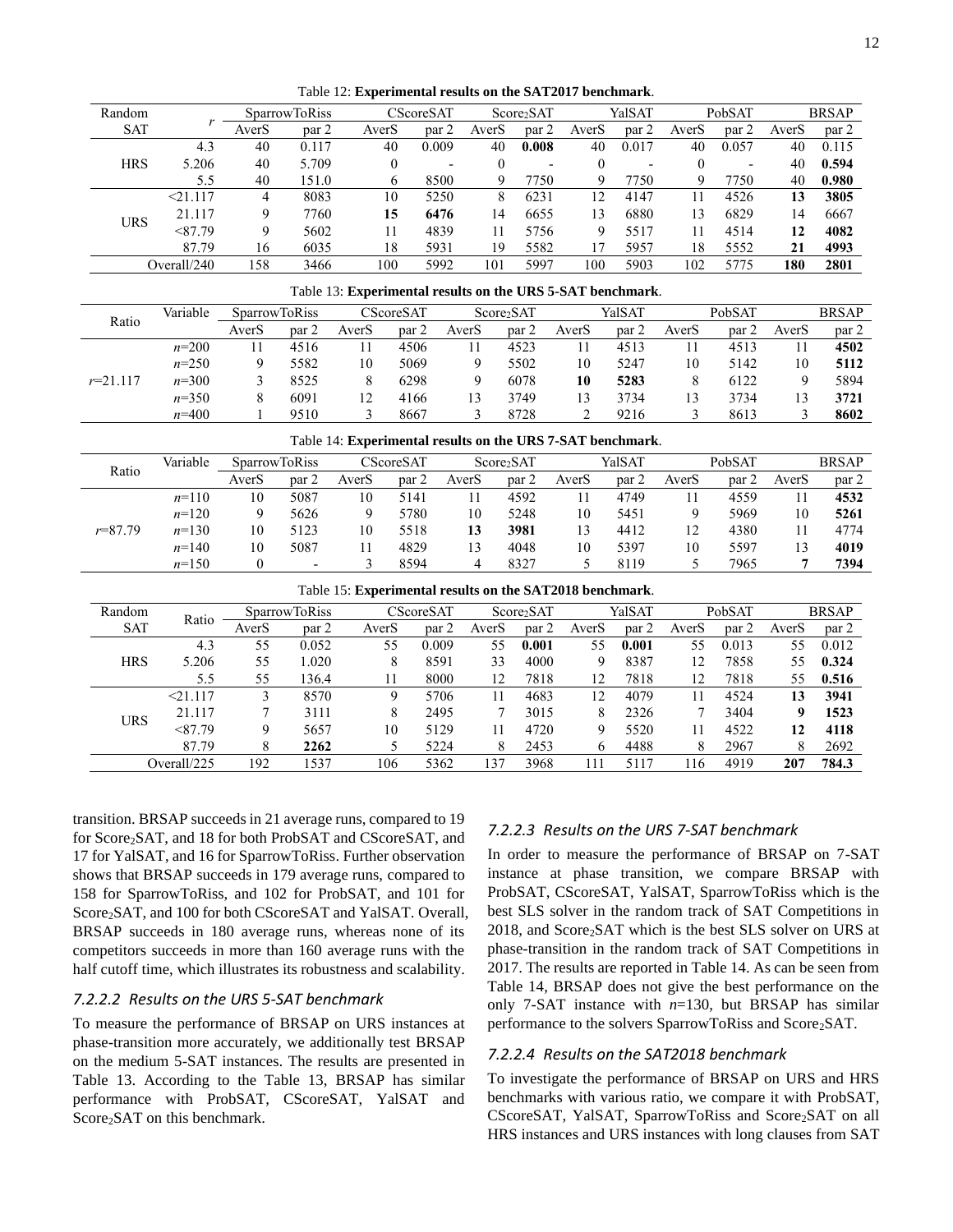Competition 2018. Table 15 summarizes the experimental results on the SAT2018 benchmark.

BRSAP gives the best performance for all random SAT instances except for the HRS instances with *r*=4.3 and URS instances with  $r=87.79$ , and especially it solves more HRS instances than all SLS competitors and more URS instances with long clauses than all competitors. For the URS instances with *r*=87.79, BRSAP solves as many instances as SparrowToRiss, but the par 2 is a little more than SparrowToRiss's. Overall, BRSAP solves 207 instances on average, and SparrowToRiss solves 192 instances on average, and Score2SAT solves 137 instances on average, and ProbSAT solves 116 instances on average, and YalSAT solves 111 instances on average, and CScoreSAT solves 106 instances on average. BRSAP significantly outperforms SparrowToRiss on all random SAT instances. SparrowToRiss is the first place on the random SAT track of SAT Competition 2018, thus it is challenging to improve such performance over SparrowToRiss, indicating that BRSAP algorithm achieves the state-of-the-art performance on random SAT instances, which illustrates the robustness and scalability of BRSAP algorithm on HRS instances and URS instances with long clauses.

# **7.3 Summary of experimental results**

According to these experiments including in Tables 2-8, BRSAP is significantly better than the state-of-the-art SLS solvers and complete solvers on a broad range of instances, and shows the efficiency and the robustness on solving all testing HRS instances with up to 1000 variables. This experiment clearly demonstrates that the superiority of BRSAP becomes more significant over its competitors as the size of HRS instances increases. As can be seen from Tables 12-15, BRSAP is quite competitive for solving URS with long clauses. Thus, BRSAP can effectively solve both URS problems with long clauses and HRS problems (The current state-of-the-art SLS solvers can only effectively solve URS instances, and complete solvers can only effectively solve HRS instances. There is no solver that can effectively solve both HRS and URS).

Moreover, the heuristics used by SLS solvers to solve random SAT problems are also potentially useful for solving real-world SAT problems. The SAT instances encoded from real-world applications may be of large size. Therefore, it is of great significance to develop a fast and efficient SAT solver solving theories and methods. Also, SLS is an efficient method for solving graphs, gene regulatory networks, automated verification, scheduling and computing theory. In this work, our BRSAP algorithm is able to solve large HRS instances with up to 1000 variables within five seconds and can effectively solve URS with long clauses, and thus can provide support for solving problems from the application domain.

# **8 Discussions**

Some further discussions are given below to clarify some issues and highlight some important cases.

#### **8.1 Effectiveness of the BRSAP components**

In this section, we present a detailed discussion on each underlying component of BRSAP algorithm, namely GWU, GWAC, second-level-biased random walk strategy, the new tie-breaking strategy, the *score* property and the *age* greed property. Since almost all state-of-the-art SLS solvers can effectively solve all HRS instances with *r*=4.3, we do extensive experiments for following alternative versions on all testing HRS benchmarks expect for the HRS instances with *r*=4.3. The computing environments for these experiments are the same as those used for experiments in Section 7.1.

# *8.1.1 Effectiveness of GWU*

In order to demonstrate the effectiveness of clause weighting scheme GWU in the BRSAP algorithm, we conduct experiments to compare BRSAP with its an alternative version named BRSAP\_alt1, which does not utilize the GWU, i.e., removing update clause' weights GWU of lines 9-11 and removing update GWU of line 23 in Algorithm 1. We use the default value of BRSAP as the parameter settings of *η* and *γ*. The BRSAP\_alt1 algorithm solves six testing benchmarks and performs ten times for each instance with the cutoff time of 600 seconds. The experimental results on the six benchmarks are shown in Table 16.

From the results in Table16, it is apparent that BRSAP\_alt1 fails to solve any instance with  $r=5.206$  and  $r=5.699$ , and BRSAP\_alt1 succeeds in solving 50 runs (out of 400), 400 runs (out of 10000) and 760 runs (out of 1650). The performance of BRSAP significantly outperforms that of BRSAP alt1, demonstrating the significance of the clause weighting scheme GWU (i.e., the significance of HSCs-GWU)

# *8.1.2 Effectiveness of GWAC*

The BRSAP algorithm does not use the new clause weighting scheme GWAC, i.e., removing lines 12-14 and 16 in Algorithm 1. We obtain an alternative degenerating version called BRSAP\_alt2. We use the default value of BRSAP as the parameter settings of *β* and *γ*.

We conduct extensive experiments to show the effectiveness of GWAC on all testing instances. The BRSAP\_alt2 also performs ten times for each instance with the cutoff time of 600 seconds. The experimental results on the six benchmarks are reported in Table 16.

In terms of success runs, BRSAP significantly outperforms BRSAP\_alt2 on all six benchmarks. The instance class for which BRSAP does not give the best performance is HRS instances with  $r=5.206$  and  $r=5.5$  in terms of par2. Although BRSAP alt2 spends less time than BRSAP, BRSAP and BRSAP\_alt2 solve the same instances with *r*=5.206 and *r*=5.699. For the HRS instances with *r*=5.5, we observe that BRSAP significantly outperforms BRSAP\_alt2. The improvement of BRSAP over BRSAP\_alt2 is small, but the gap is still considerable on the HRS instances with *r*=5.5. Overall, the comparison between BRSAP and BRSAP\_alt2 shows that updating the clause' weights in BRSAP is of great significance for solving HRS instances with *r*=5.5.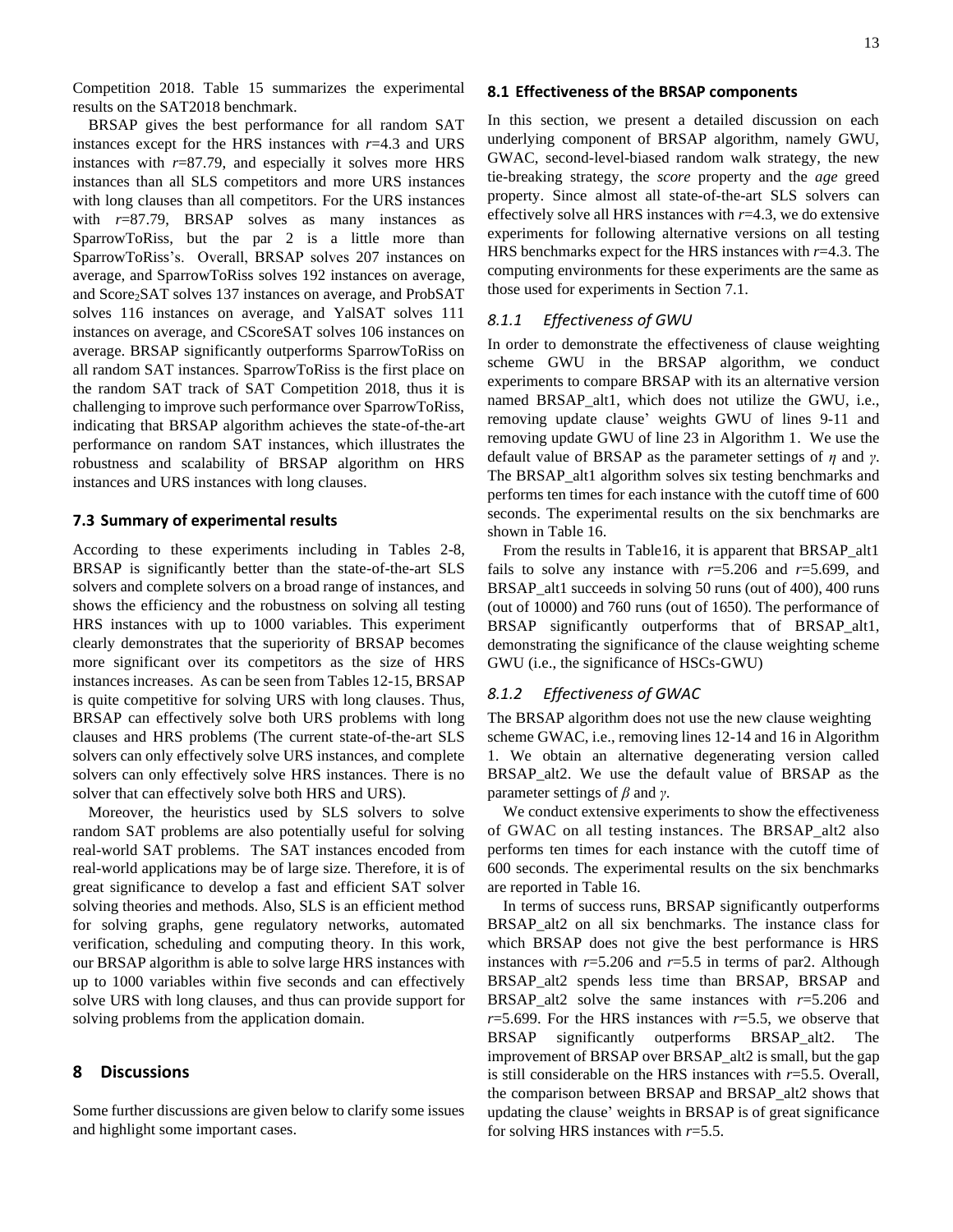|                   | <b>BRSAP</b>     | BRSAP alt1       | BRSAP_alt2       | BRSAP alt3       | BRSAP_alt4       | BRSAP alt5       | BRSAP alt6       | BRSAP alt7       |
|-------------------|------------------|------------------|------------------|------------------|------------------|------------------|------------------|------------------|
| <b>Benchmarks</b> | suc              | suc              | suc              | suc              | suc              | suc              | suc              | suc              |
|                   | par <sub>2</sub> | par <sub>2</sub> | par <sub>2</sub> | par <sub>2</sub> | par <sub>2</sub> | par <sub>2</sub> | par <sub>2</sub> | par <sub>2</sub> |
| 5.206HRS          | 400              | $\Omega$         | 400              | $\Omega$         | 400              | 390              | 400              | $\Omega$         |
| SAT2017           | 0.671            |                  | 0.545            |                  | 0.884            | 30.64            | 0.675            |                  |
| 5.206HRS          | 10000            | 0                | 10000            | $\Omega$         | 10000            | 8400             | 10000            | $\Omega$         |
| Random            | 1.278            |                  | 0.989            |                  | 1.498            | 193.2            | 1.287            |                  |
| 5.5HRS            | 400              | 50               | 380              | 90               | 130              | 370              | 370              | 90               |
| SAT2017           | 1.047            | 1050             | 60.72            | 930.0            | 810.2            | 90.92            | 90.93            | 930.0            |
| 5.5HRS            | 10000            | 400              | 9200             | 800              | 1200             | 8400             | 9200             | 1200             |
| Random            | 1.845            | 1152             | 97.38            | 1104             | 1056             | 193.5            | 97.69            | 1056             |
| <b>HRS</b>        | 1650             | 760              | 1600             | 770              | 1300             | 1580             | 1590             | 760              |
| SAT2018           | 0.173            | 652.5            | 36.50            | 647.2            | 254.7            | 51.06            | 43.80            | 648.6            |
| 5.699HRS          | 9000             | 0                | 9000             | 0                | 8200             | 8600             | 8400             | $\Omega$         |
| Random            | 0.595            |                  | 0.480            |                  | 107.3            | 53.89            | 80.57            |                  |

Table 16: Comparison among BRSAP and its alternative degenerating versions on the six testing benchmarks. Each solver is performed 10 times on each class, and the results in bold indicate the best performance for each class.

# *8.1.3 Effectiveness of the second-level-biased random walk*

By removing all clause weighting schemes, i.e., removing the GWU (i.e., removing update clause' weights GWU of line 23 in Algorithm 1) and GWAC (i.e., removing update clause' weights GWU of line 16 in Algorithm 1), i.e., replacing the biased random walk component, i.e., lines 9-15 in Algorithm 1, with the standard random walk component, i.e., line 15 in Algorithm 1), we obtain this alternative version named BRSAP\_alt3. BRSAP\_alt3 utilizes the default value of BRSAP as the parameter settings of *γ*.

We conduct a large number of experiments to show the effectiveness of biased random walk on the six benchmarks, and the results are summarized in Table 16. The BRSAP\_alt3 performs ten times for each instance with the cutoff time of 600 seconds.

The experimental results show that BRSAP obviously outperforms BRSAP\_alt3. Specifically, BRSAP\_alt3 fails to solve any instance with *r*=5.206 and *r*=5.699, which indicates that the importance of the biased random walk based on GWU and GWAC.

# *8.1.4 Effectiveness of the new tie-breaking strategy*

In this subsection, we do more experiments to analyze the effectiveness of the new tie-breaking strategy (lines 18-20 in Algorithm 1) in the BRSAP algorithm. To demonstrate the effectiveness of the new tie-breaking strategy, we do not utilize the tie-breaking strategy, i.e., removing lines 18-20 in Algorithm 1. We obtain an alternative degenerating version called BRSAP\_alt4, which allows the same variable to be selected in successive steps. We use the default value of BRSAP as the parameter settings of *η* and *β*.

We evaluate BRSAP alt4 on six testing benchmarks and the results are shown in Table 16, where each solver performs 10 times with a cutoff time of 600 seconds.

BRSAP shows significantly better performance than BRSAP alt4 on the all six benchmarks in terms of both successful runs and average run time. Particularly, on the 5.5HRS SAT2017, 5.5HRS Random, HRS SAT2018 and 5.699HRS Random benchmarks, the runtime of BRSAP is about 774 times, 572 times, 1472 times and 180 times less than of BRSAP\_alt5 respectively. The results confirm the effectiveness of the new tie-breaking as does in BRSAP on solving HRS instances.

# *8.1.5 Effectiveness of the greedy property score*

This alternative version of BRSAP utilizes the tie-breaking strategy, but the *SA* function only uses *age* (i.e., replacing the *SA* function, i.e., *SA* of line 19 in Algorithm 1, with the *age*). Thus, we obtain this alternative version called BRSAP alt5, which uses the default value of BRSAP as the parameter settings. BRSAP\_alt5 is executed ten times on each instance with the cutoff time of 600 seconds.

From the results of Table 16, it is clear that BRSAP significantly outperforms BRSAP\_ alt4 on all HRS instances, which indicates that if we do not utilize the greedy property *score* as does in BRSAP, the algorithm performs much worse than BRSAP.

# *8.1.6 Effectiveness of the diversification property age*

By removing the *age* in the BRSAP algorithm, i.e., replacing *SA* with only *score* in line 19 in Algorithm 1, we obtain an alternative degenerating version named BRSAP\_alt6, which uses the default value of BRSAP as the parameter settings of *η*  and *β*. BRSAP\_alt6 is executed ten times on each instance with the cutoff time of 600 seconds.

According to the results of Table 16, the performance of BRSAP significantly outperforms that of BRSAP\_ alt6 on all six HRS benchmarks. Specially, BRSAP\_ alt6 succeeds in solving 8400 runs on 5.699HRS Random benchmark, whereas BRSAP\_ alt5 and BRSAP succeed in solving 8600 runs and 9000 runs on 5.699HRS Random benchmark respectively, which indicates that the importance of property *age*.

# *8.1.7 Effectiveness of clause weighting schemes and tie-breaking strategy*

This alternative version of BRSAP does not use GWU, GWAC and the new tie-breaking strategy. i.e., does not utilize biased random walk strategy and the *SA* (i.e., removing lines 9-14, 16,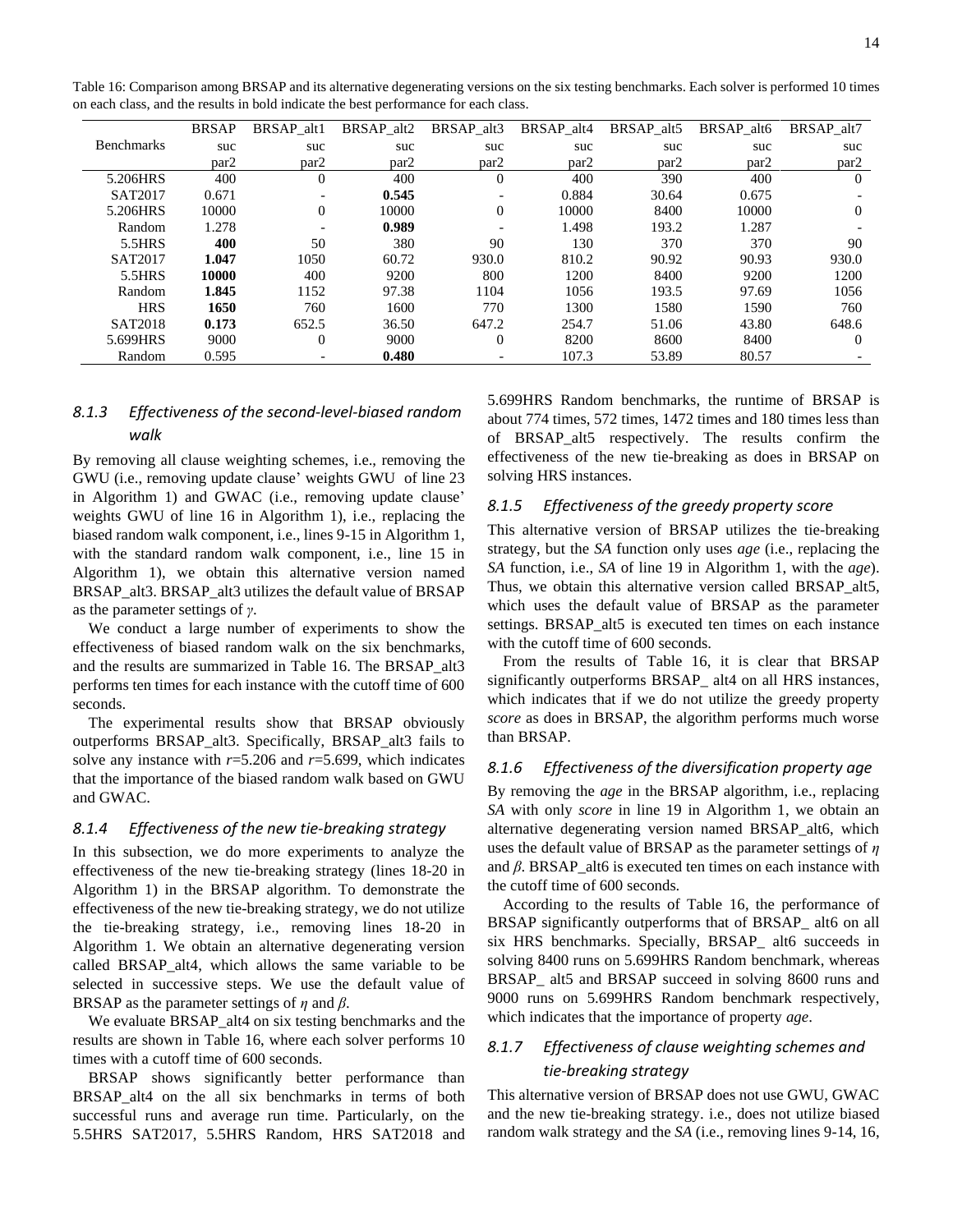18-20 and 23 in Algorithm 1, i.e., only using the polynomial probability and standard random walk). This alternative version is named BRSAP\_alt7, which is no parameter to be set.

We evaluate BRSAP\_alt7 on all six benchmarks, where each solver performs ten tines with a cutoff time of 600 seconds.

Table 16 presents that BRSAP alt7 fails to solve any instances with  $r=5.206$  and  $r=5.699$ ; even on the 5.699HRS Random benchmark including instances with *n*=200. The performance of BRSAP is obviously better than that of BRSAP\_alt7, conforming the significance of the new clause weighting schemes and the new tie-breaking strategy.

#### **8.2 Approximate Implementation of BRSAP**

In this paper, the implementation of BRSAP described in Sections 4-6.

Inspired by the approximate implementation of the SWT strategy [39], we firstly propose an accurate implementation of GWU scheme, which updates the weights of unsatisfied clauses during the search process. The maintenance of the accurate implementation is described as follows: whenever a variable *x* is flipped during the search, each clause  $c \in C(x)$  ( $C(x) = \{c \mid c \text{ is }$ a clause which *x* appears in *c*}) is checked whether *c*'s state is changed (from unsatisfied to satisfied, from satisfied to unsatisfied) by flipping a variable *x* (the implementation of checking clauses' state on BRSAP is equal to one on probability SLS algorithms like ProbSAT [17]). If it is the case (*c*'s state is unsatisfied by flipping the variable *y*), *c*'s GWU value is updated.

Note that the discussions below are based on the condition that *F* is a random *k*-SAT instance with *n* variables and *m* clauses  $(r=m/n)$ . For each clause *c*, the number of all variables is equal to *k*, i.e.,  $E(|c|) = k$ . We use  $F(s)$  to denote the number of unsatisfied clauses in step *s*, thus  $E(|F(s)|) < m$ .

For the accurate implementation of GWU scheme, the time complexity of computing the unsatisfied clauses' GWU at step  $s$  is  $O(E(|F(s)|)) < O(m)$ .

Inspired by the approximate implementation of the *age* function [30], we propose an accurate implementation of GWAC scheme, which updates the weights of clause selected during the search process, i.e., only one clause's GWAC value is updated at each step, thus for the accurate implementation of GWAC scheme, the time complexity of computing the selected clause' GWAC at each step is *O*(*1*).

The second-level-biased random walk strategy is based on the idea of biased random walk strategy [45]. However, the second-level-biased random walk strategy is utilized to select a clause from two sets (HSCs-GWU and LDCs-GWAC) in the worst case. HSCs-GWU and LDCs-GWAC are updated by the unsatisfied clauses at each step. For the accurate implementation of second-level-biased random walk strategy described in Section 5, the worst-case time complexity of selecting an unsatisfied clause at step *s* is  $O(E(|F(s)|))$  +  $O(E(|F(s)|)) = O(E(|F(s)|)).$ 

The probability strategy is utilized to select a variable from the unsatisfied clause *c* selected based on the second-level-biased random walk strategy. The approximate implementation of probability strategy on BRSAP is equal to one on SLS algorithms based on probability strategy like ProbSAT. The new tie-breaking strategy based on the new function *SA* is that the last flipping variable must not be the current flipping variable. The tie-breaking strategy is also used to select a variable from the unsatisfied clause *c* selected based on the second-level-biased random walk strategy. Thus, for the accurate implementation of variable selection heuristic, the worst-case time complexity of computing the probability strategy and tie-breaking strategy is  $O(E(|c|)) + O(E(|c|)) =$  $O(E(|c|)) = O(k)$ .

Compared with SLS algorithms only based probability strategy like ProbSAT, the additional implementations of BRSAP are the second-level-biased random walk strategy and the new tie-breaking strategy. Thus, the worst-case time complexity of adding the implementations is  $O(E(|F(s)|))$  +  $O(E(|c|)) = O(E(|F(s)|)) + O(k) < O(m) + O(k).$ 

According to the literature [62], it shows that all the time complexities of SLS algorithms only based probability strategy (like PrboSAT) are about  $O(k<sup>*</sup>r)$ . Thus, all the time complexities of the approximate implementation of BRSAP are about  $O(E(|F(s)|)) + O(E(|c|)) + O(k*r) = O(E(|F(s)|)) + O(k) +$  $O(k*r) = O(E(|F(s)|)) + O(k*r)$ . If the number of unsatisfied clauses is not greater than *k*\**r* in step *s*, then the time complexities of the approximate implementation of BRSAP are about  $O(k^*r)$ . Otherwise, the time complexities of the approximate implementation of BRSAP are greater than *O*(*k\*r*). According to our experience, when the algorithm executes after larger than a certain step *s*, the number of unsatisfied clauses must be less than or equal to  $k^*r$  (This conclusion needs to be proved later). Thus, the time complexities of the approximate implementation of probability strategy are close to those of the approximate implementation of BRSAP.

The existing probability strategy is ineffective when solving to HRS, while the second-level-biased random walk strategy and the new tie-breaking strategy shows effectiveness when applying to probability strategy, and the related empirical analyzes have be shown in Sections 8.1-8.8. The possible reason is that second-level-biased random walk strategy and the new tie-breaking strategy help probability algorithms to decrease blind unreasonable search and thus leads probability SLS algorithms to promising search spaces.

# **9 Conclusions and future work**

In this work, we proposed two new global clause weighting schemes GWU and GWAC and a new scoring function *SA* based on greedy property *score* and diversification property *age* for improving SLS algorithms on SAT instances, resulting in an effective SLS algorithm namely BRSAP, which shows excellent performance on HRS instances and URS instances.

The main results are summarized below:

1) Firstly, only considering unsatisfied clauses, we proposed a global clause weighting scheme named GWU, which aims to distinguish unsatisfied clauses. We also defined hard satisfiable clauses and easy satisfiable clauses accordingly.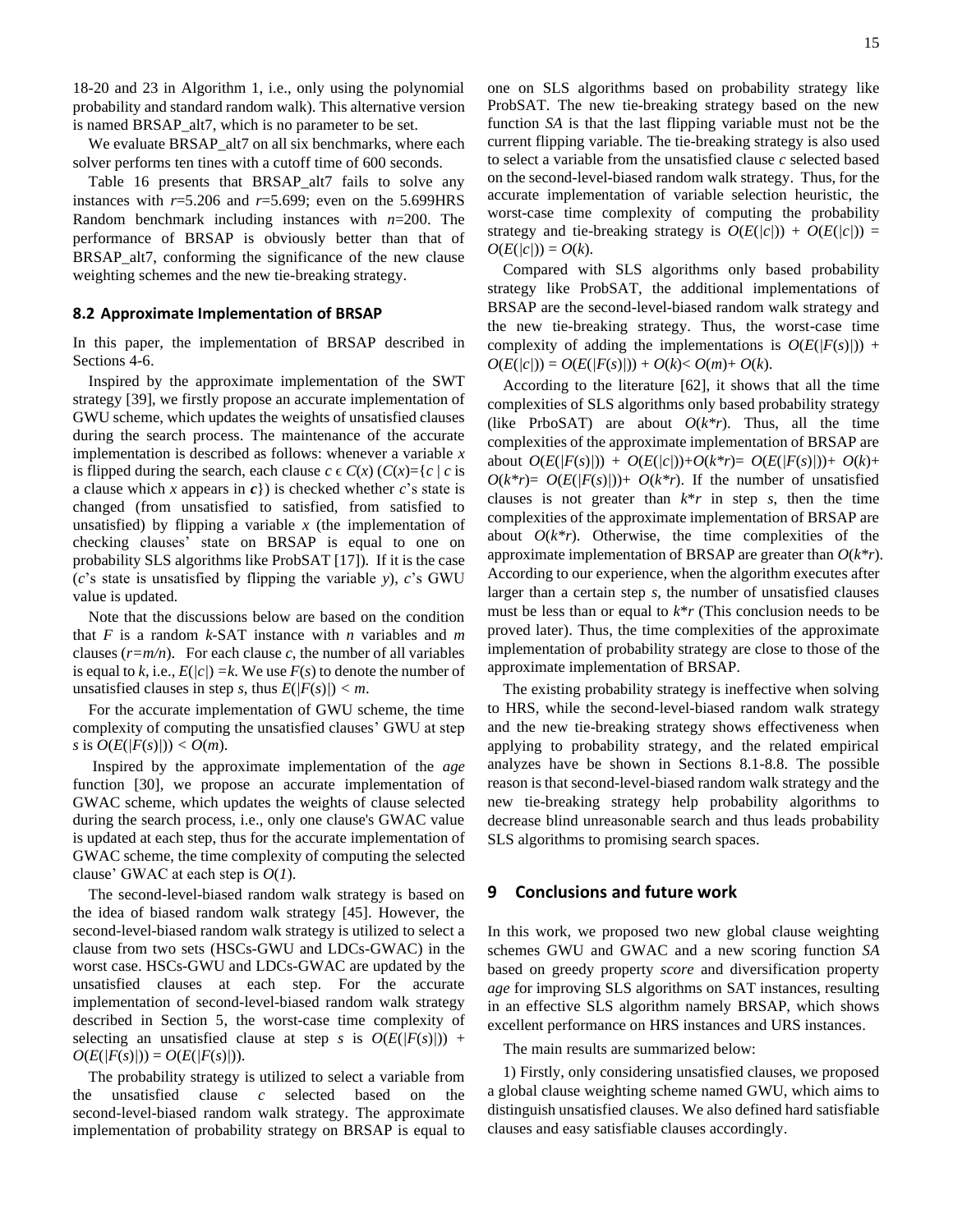2) In order to distinguish easy satisfiable clauses, based on the current clauses selected, we further proposed another global clause weighting scheme called GWAC. Then we also defined *long age clauses* and *short age clauses* accordingly.

3) Based on the GWU and GWAC, we developed a second-level-biased random walk strategy to select a clause.

4) Finally, in order to prevent the same variable to be selected in consecutive steps, we adopted the tie-breaking strategy, but the previous tie-breaking strategy is not suitable for HRS instances. Thus, we proposed the *SA* function combining the *score* (greedy property) and *age* (diversification property), which is utilized to break ties. Finally, second-level-biased random walk strategy based on two global clause weighting schemes and a new scoring function were used to develop the BRSAP algorithm.

BRSAP's effectiveness has been demonstrated on random SAT problems from the SAT Competitions in 2017 and 2018, and on randomly generated HRS and URS with long clauses problems. The results show that BRSAP outperforms state-of-the-art SLS solvers and the state-of-the-art complete solver in most cases. Moreover, BRSAP can effectively solve both URS problems and HRS problems.

Further investigations show that the effectiveness of BRSAP is attributed to second-level-biased random walk strategy based on two global clause weighting schemes and the tie-breaking strategy based on a linear scoring function *SA*, especially the clause weighting scheme GWU.

The heuristics used by SLS solvers to solve random SAT problems are also potentially useful for solving real-world SAT problems [47-49]. The SAT instances encoded from real-world applications may be of large size. As our BRSAP algorithm is able to solve large HRS instances quickly with up to 1000 variables within five seconds, and may be beneficial to solving cryptography instances, and thus we believe the experimental results of BRSAP on HRS instances and URS instances may provide support for solving problems from the application domain.

For future work, we plan to combine the global clause weighting schemes and the new tie-breaking strategy with other algorithmic techniques, such as linear make [25] and configuration checking [1], [3]. Also, inspired by the success of two global clause weighting schemes based on GWU and GWAC, we would like to explore more global clause weighting schemes, and thus employ them to develop more efficient SLS algorithms for random SAT. Additionally, we would like to apply the GWU, GWAS, the scoring function *SA* to improving performance of SLS algorithms on solving the structured instances in SAT competition.

#### ACKNOWLEDGMENT

This work is supported by the National Natural Science Foundation of China (Grant No.61673320) and the Fundamental Research Funds for the Central Universities (Grant No.2682019ZT16 and No.2682020CX59), and Sichuan Science and Technology Program (Grant No. 2020YJ0270). The authors would like to thank Tomáš Balyo for providing the HRS generator.

#### **REFERENCES**

- [1] C. Luo, K. Su and S. Cai (2014). More efficient two-mode stochastic local search for random 3-satisfiability[J]. Applied Intelligence, vol. 41, no. 3, pp.665-680.
- [2] H. Fu, Y. Xu, G. Wu, H. Jia, W. Zhang and R. Hu, "An Improved Adaptive Genetic Algorithm for Solving 3-SAT Problems Based on Effective Restart and Greedy Strategy," *Inter. J.Com. Intell. Sys.*, vol. 11, no. 1, pp.402-413, Jan. 2018.
- [3] M. Davis, and H. Putnam (1960). "A computing procedure for quantification theory," J. ACM, vol.7, no. 3, pp: 201-215.
- [4] M. Davis, G. Logemann, and D. W. Loveland (1962), "A machine program for theorem-proving," Commun. ACM, vol. 5, no. 7, pp. 394– 397.
- [5] C. Weidenbach, D. Dimov, A. Fietzke, et al (2009). "Wischnewski P. SPASS Version 3.5," In: Proceedings of Automated Deduction, Springer, Berlin, Heidelberg, pp. 140-145.
- [6] S. Cai and K. Su (2011)."Local search with configuration checking for SAT," In: Proceedings of ICTAI, pp. 59–66.
- [7] C. Luo, S. Cai, K. Su and W. Wu (2015). "Clause states based configuration checking in local search for satisfiability," *IEEE Trans. Cybern*, vol. 45, no. 5, pp. 1028-1041.
- [8] H. H. Hoos and T. Stützle (2004), Stochastic Local Search: Foundations & Applications. San Francisco, CA, USA: Elsevier/Morgan Kaufmann, Sep. 2004.
- [9] M. Mavrovouniotis, F. M. Müller and S. Yang (2017), "Ant colony optimization with local search for dynamic traveling salesman problems," IEEE Trans. Cybern, vol. 47, no. 7, pp. 1743-1756.
- [10] T. Balyo (2016). Using algorithm configuration tools to generate hard random satisfiable benchmarks. In: Proceedings of SAT 2016, pp. 60– 62.
- [11] B Selman, H A Kautz and B Cohen (1994). "Noise strategies for improving local search". In: Proceedings of AAAI, pp. 337–343.
- [12] H H Hoos (2002). "An adaptive noise mechanism for WalkSAT". In: Proceedings of AAAI, pp. 655–660.
- [13] O. Gableske (2018). Dimetheus. In: Proceedings of SAT 2018, pp. 20-21.
- [14] Yin L, He F, Hung WNN, Song X, Gu M (2012) Maxterm covering for satisfiability. IEEE Trans Comput 61(3):420–426.
- [15] S. Liu and A. Papakonstantinou. "Local search for hard sat formulas: the strength of the polynomial law," *in 30th AAAI Conf. Artif. Intell.*, Feb. 2016, pp. 732-738.
- [16] O Gableske (2016). "Sat solving with message passing". PhD dissertation, Ulm University, Germany, 2016.
- [17] A Balint and U Schöning (2018). "probSAT". In: Proceedings of SAT 2018, pp. 35.
- [18] S Cai, K Su and C Luo (2013). "Improving walksat for random k-satisfiability problem with k>3". In: Proceedings of AAAI, pp. 145-151.
- [19] C Luo, S Cai, W Wu and K Su (2014). "Double configuration checking in stochastic local search for satisfiability". In: Proceedings of AAAI, pp. 2703-2709.
- [20] A. Biere (2017). "CADICAL, LINGELING, PLINGELING, TREENGELING and YALSAT: Solver description," In: Proceedings of SAT 2017, pp. 14-15*.*
- [21] C. Luo, S. Cai, W. Wu, and K. Su (2016). CSCCSat2014. In: Proceedings of SAT 2016, pp, 10.
- [22] S. Cai and C. Luo (2017). "Score<sub>2</sub>SAT: Solver description," In: Proceedings of SAT 2017, pp. 34.
- [23] A. Balint and N. Manthey (2018). SparrowToRiss. In: Proceedings of SAT 2018, pp, 38-39.
- [24] A. Zha (2018). GluHack. In: Proceedings of 2018, pp, 26.
- [25] S Cai, C Luo and K Su (2014). Improving walksat by effective tie-breaking and efficient implementation. Computer Journal, 58(11): 2864-2875.
- [26] A. Balint and U. 7 (2012), "Choosing probability distributions for stochastic local search and the role of make versus break," In: Proceedings of SAT 2012, pp. 16–29.
- [27] H. H. Hoos and T. Stützle (2000). "Local search algorithms for SAT: An empirical evaluation," J. Autom. Reasoning, 24(4), pp. 421–481.
- [28] C. M. Li and W. Q. Huang (2005). "Diversification and determinism in local search for satisfiability," In: Proceedings of SAT 2005, pp. 158– 172.
- [29] D.A. Tompkins and H.H. Hoos (2010). "Dynamic scoring functions with variable expressions: New SLS methods for solving SAT," In: